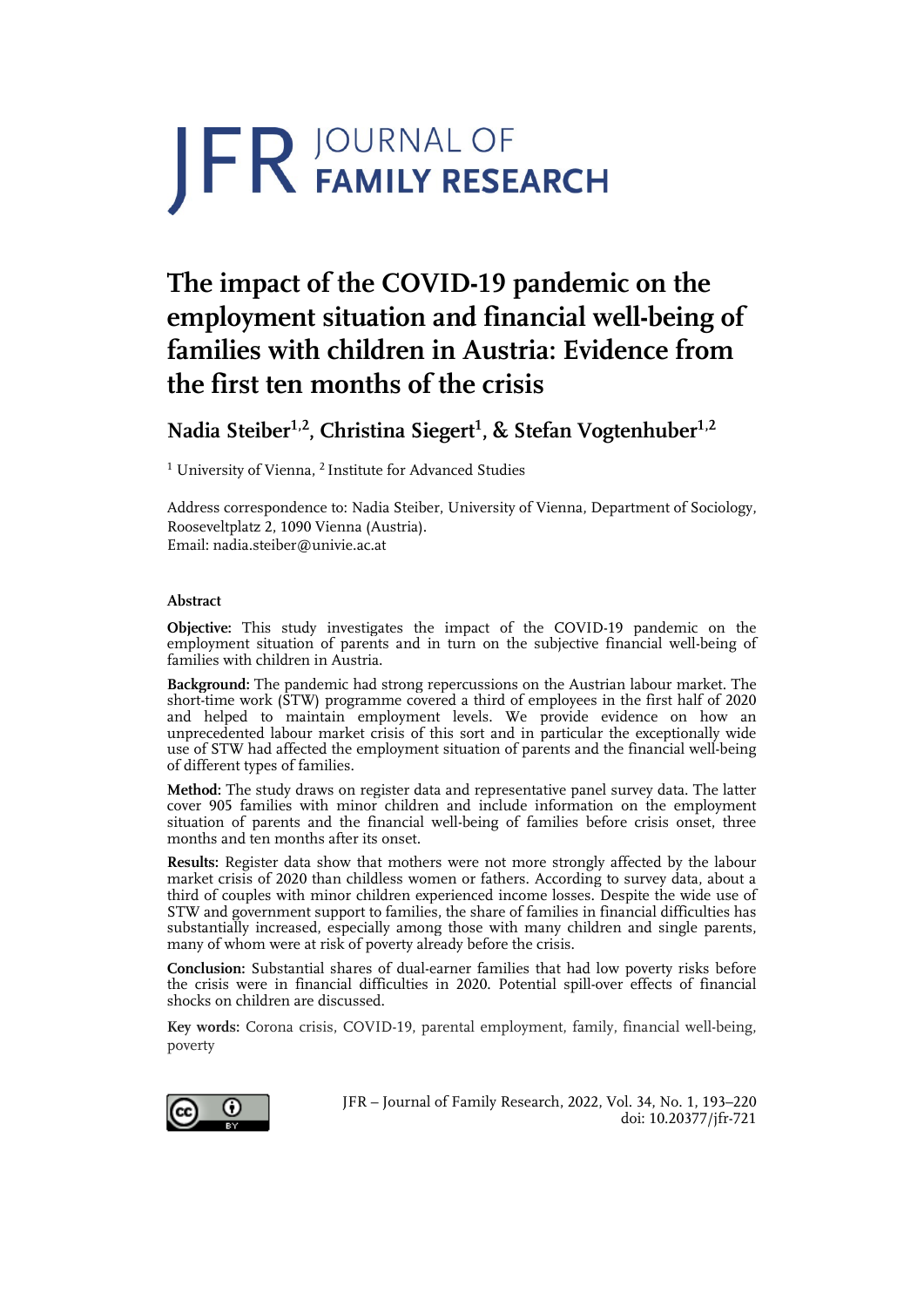#### **1. Introduction**

The COVID-19 pandemic had strong repercussions on the Austrian labour market. Starting with March 2020, a variety of measures have been introduced to contain the spread of the virus and to mitigate the economic impacts of the containment measures (e.g., the lock-downs), that severely restricted economic activities and suddenly endangered substantial numbers of jobs. To counter the rapid rise in unemployment at the outset of the pandemic, a generous short-time work programme (Kurzarbeit) was implemented in March 2020 (Schnetzer et al. 2020) and used by a large share of employers. At its peak in April 2020, the short-time work programme covered just below 30% of Austrian employees (Huemer et al. 2021) – a much higher share compared to Germany, where about 18% of employees were short-time workers in the same month (Bundesagentur für Arbeit 2021). The extensive use of short-time work in Austria was effective in keeping the number of job losses at bay, with about 5% of those employed in February 2020 losing their jobs in the first half of 2020 (Vogtenhuber et al. 2021).

Given its wide use, the short-time work programme had a sizeable impact on household incomes in Austria. Although employees in short-time work received between 80% and 90% of their previous net salary, the reduction of income associated with shorttime work can put the livelihood of low-income families at risk. Among families with a tight household budget, a reduction of the household income by 20% may severely reduce financial well-being and heighten risks of financial deprivation. Moreover, some employees such as those working in the tourism and catering industries lost larger shares of disposable income when sent into short-time work, due to the omission of income components such as tips and overtime pay in the calculation of short-time work allowances (Theurl 2020). On top of short-time work, the rise in unemployment and the loss of income among many of the self-employed<sup>[1](#page-1-0)</sup> had a direct impact on the financial situation of private households (Albacete et al. 2021). In Austria, unemployment benefits generally amount to 55% of previous net income but can be higher for those entitled to family supplements (MISSOC [2](#page-1-1)020).<sup>2</sup> To reduce crisis-related income losses for those who lost their jobs due to the pandemic, unemployment benefits were topped up by one-off payments to the unemployed.<sup>[3](#page-1-2)</sup> To mitigate the loss of income among the selfemployed and families with children, hardship funds were created (Heitzmann 2020). Unemployed parents received a bonus of EUR 100 per child. About 90,000 families with minor children and at least one parent unemployed or in short-time work (eligibility criteria) had received monies from the hardship fund in 2020, with an average amount of EUR 1300 as a lumpsum (APA-OTS 2021).

To date, there is a dearth of knowledge as to how *families* have been economically affected by the COVID-19 crisis in Austria. The available evidence on the effects of the crisis on household incomes is based on simulation studies that project into the year 2020

j

<span id="page-1-0"></span><sup>1</sup> According to the AKCOVID study (Steiber 2021a), more than a third of the self-employed recorded a severe drop in revenue in the first half of 2020 and reported that the COVID-19 crisis put their business in financial trouble (own calculations).

<span id="page-1-1"></span><sup>2</sup> Entitlement to and the duration of benefit receipt depend on the period of insurance (for details, see MISSOC 2020).

<span id="page-1-2"></span><sup>3</sup> The unemployed received EUR 450 twice: in September and December 2020.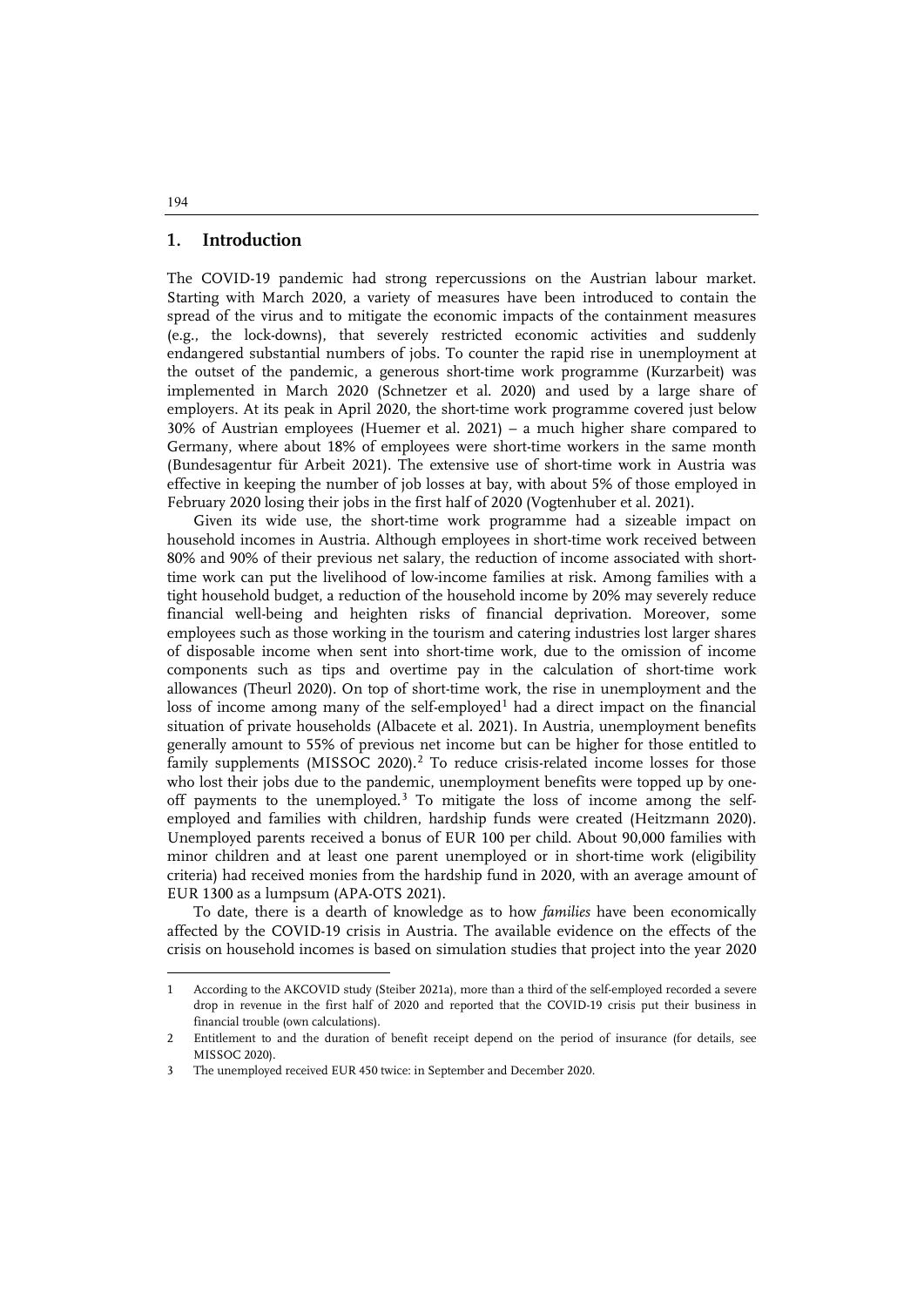(Albacete et al. 2021; Fink et al. 2020) or on survey data (Kalleitner & Schiestl 2020; Resch 2020). These studies are concerned with households more generally, not *families with children* in particular. The present study targets this population group. It draws on panel survey data from the AKCOVID project that allow for detailed analyses of families with children of different ages. We study crisis-related changes in the parental employment situation and the consequences for the subjective financial well-being of families during the first ten months of the COVID-19 crisis in Austria. We examine the proportion of families in which at least one parent either lost the job or was registered for short-time work due to the COVID-19 crisis, and what impact these changes had on the families' financial well-being. To this end, we combine measures of current financial well-being at the household level with measures of future expectations.

The core focus of our study is on the implications of the COVID-19 crisis on the *financial well-being* of different types of families, depending on the age and number of children, the presence of a co-residing partner and the number of earners. We first look at the share of families affected by short-time work and/or job loss. And given that family types differ in terms of their financial vulnerability to income losses, the analyses of parental labour market outcomes and income losses are complemented with analyses of families' *financial well-being* using subjective indicators (such as whether the household was able to make ends meet). Our study has an explicit focus on the main drivers (i.e., labour market shocks such as job loss or short-time work) and extent of financial hardship that was experienced by families in Austria during the first ten months of the COVID-19 crisis. Gendered experiences *within* households are outside the scope of this study (see Berghammer 2021 and Naujoks et al. 2021 in this Special Issue for studies on the impact of the pandemic on the division of care work within families).

We proceed as follows. In section 2, we provide a brief overview of prior research on the impact of the COVID-19 crisis on the household income distribution more generally and on the incomes and financial well-being of families more specifically. This is followed by an outline of our theoretical approach and theoretical expectations in section 3. After a description of the data used and our analytical approach in section 4, we present our main results in section 5. We close with a discussion of the implications of our findings for child well-being.

#### **2. Previous research on financial well-being in times of COVID-19**

#### *2.1 Types of data and indicators of financial well-being used*

Disposable household income is a core *objective* indicator of financial well-being. Until now, the impact of the pandemic on household incomes, both nationally and internationally, has mostly been discussed based on simulations using pre-crisis structural data (e.g., Fink et al. 2020; Martin et al. 2020). The few studies available that have drawn on current data on how household incomes have changed in the course of the pandemic have tended to use survey data (e.g., Resch 2020 for Austria; Blom & Möhring 2021 for Germany; Clark et al. 2021 for a comparison of European countries). Given the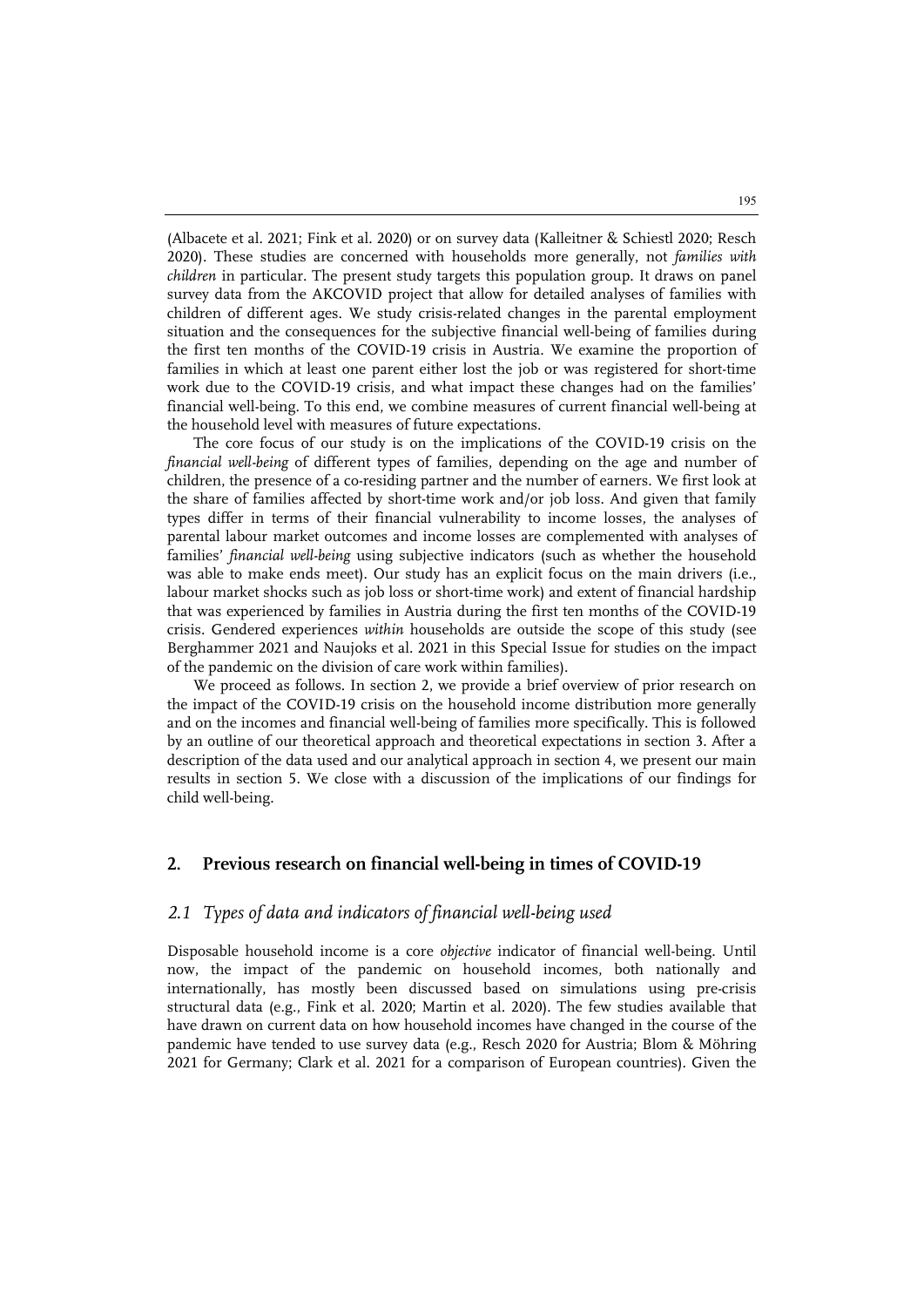susceptibility of survey-based income data to social desirability bias (Angel et al. 2019), income data from administrative registers would be preferable. Yet, register household income data will only be available with considerable delay. Moreover, an important advantage of survey data is the possibility to include *subjective* indicators of financial wellbeing, allowing for an analysis that accounts for how individuals and families experience their current financial situation (Brüggen et al. 2017).

## *2.2 Previous findings*

Simulations of the impact of the pandemic on disposable household incomes for Austria suggest that the lowest income households were least affected by crisis-related income losses, because they have tended to source their income from state transfers already before the crisis (Fink et al. 2020). The level of social security benefits and pension payments has so far not been affected by the crisis.<sup>[4](#page-3-0)</sup> Conversely, absolute and relative income losses were highest in the top income quintiles, partly because of the lower wage replacement in short-time work for high earners. Similar conclusions have been drawn by Resch (2020) based on survey data from the *Austrian Corona Panel Project*. Overall, these studies show that the lowest income households were most likely to maintain their pre-crisis disposable income and that the early crisis has thus caused a slight decrease in inequality between households. Such findings are in line with survey-based international evidence (Clark et al. 2021), estimating that absolute income inequality between households has declined in 2020 in Germany, Italy, Spain and Sweden, because policy responses have been more to the benefit of lower income groups (for similar results, see Almeida et al. 2020; Bruckmeier et al. 2020 for Germany). In summary, evidence on the impact of the pandemic on household incomes tends to suggest that the lowest income households, especially those strongly reliant on transfer income, have been shielded from financial crisis effects in 2020.

*Families with minor children* (below 18 years of age) only represent about a fifth of private households in Austria (Statistik Austria 2021a) and are underrepresented among the low-income households that were found most likely to have maintained their pre-crisis income.[5](#page-3-1) Therefore, the extent to which general studies on household incomes provide relevant background information for our study on families with children is limited. Available studies do however provide important background information on the financial situation of different family types before crisis onset, from which we can infer their degree of *financial vulnerability* (i.e., risk of financial hardship if affected by income losses due to the pandemic, cf. Albacete et al. 2021). Single parents and families with more than three children for instance are since long overrepresented among those at risk of poverty. If hit by sudden income losses, most of these families are unable to maintain their standard of living even in the short-term (Albacete et al. 2021).

196

j

<span id="page-3-0"></span><sup>4</sup> Some government measures have even slightly improved the incomes of the lowest income households (e.g., an increase in the benefit level of unemployment assistance).

<span id="page-3-1"></span>Among low-income households (based on equivalized disposable income) that were found most likely to have maintained their pre-crisis income, single households are overrepresented (Albacete et al. 2021: 119).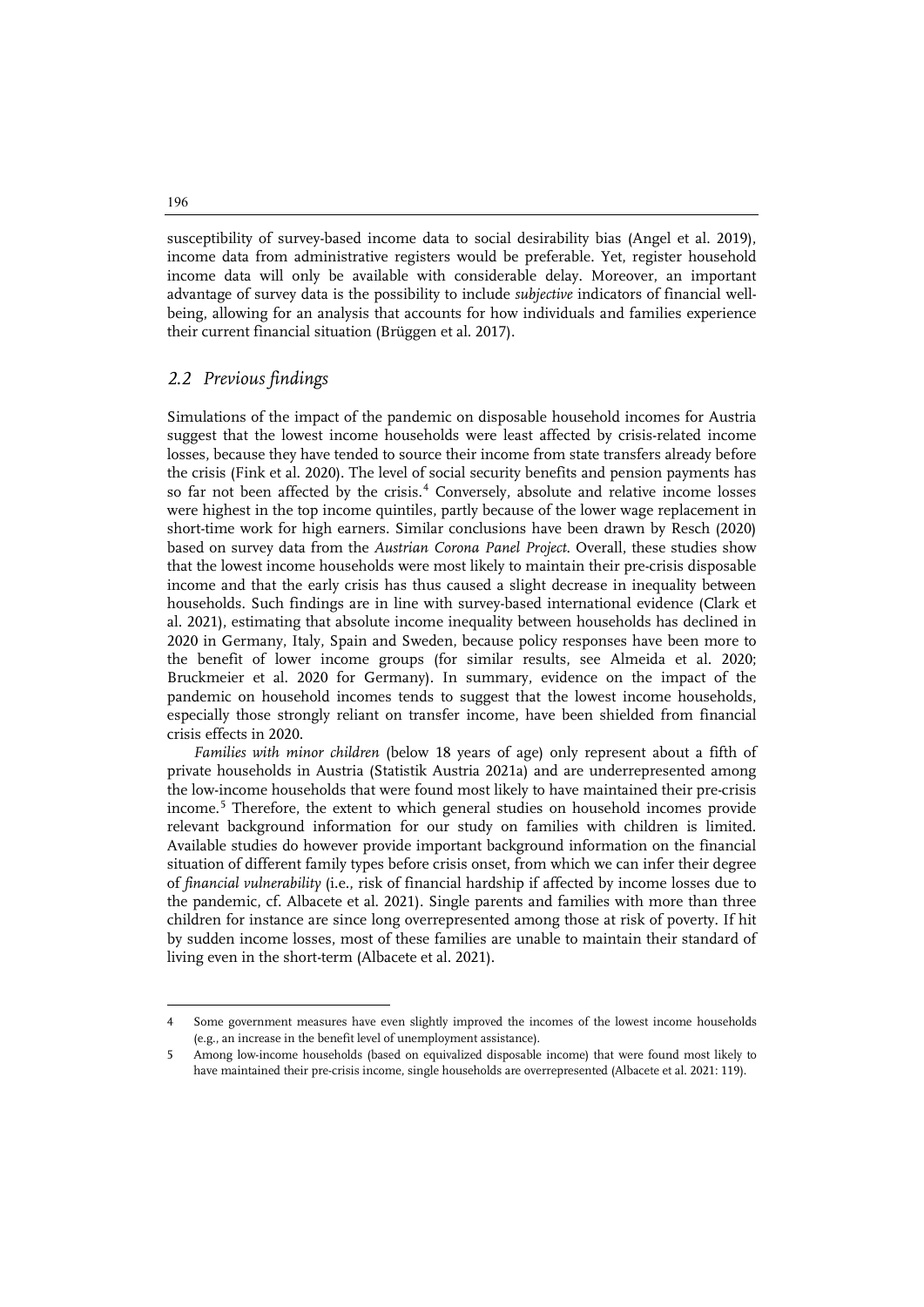While to date we lack knowledge about the extent to which different types of households have been affected by crisis-related income losses in Austria, research from the United Kingdom pertaining to the beginning of the crisis suggest that negative labour market and income shocks were more common among working parents than among workers without children (Cheng et al. 2021; see also Lofton et al. 2021 for the United States) and most common among low educated parents (Hupkau et al. 2020). In line with such observations there is evidence for the UK that in April/May 2020 parents tended to be more distressed financially and more pessimistic about their financial future than the childless (Cheng et al. 2021), whereas no such differences by parental status were discernible before the crisis. In a similar vein, a simulation study for Germany suggests that couples with minor children were more strongly affected by crisis-related income losses compared to childless couples (Beznoska et al. 2021).

Studies for Austria that focus on *subjective* indicators of financial well-being in times of COVID-19 so far analysed all private households and not families with children in particular. They show that in April to June 2020 the largest shares of those expecting their financial situation to deteriorate looking three to twelve months ahead were located in the lowest disposable household income quintile in Austria (Albacete et al. 2021). These findings point to widespread economic insecurity that mostly affected the *lowest income households*, even though they were least likely to record losses in disposable income (Albacete et al. 2021).<sup>[6](#page-4-0)</sup> To date, neither survey data nor studies using register data provide insights into the financial well-being in times of COVID-19 among families in Austria. How did the pandemic affect the employment situation of parents? How do families with children evaluate their financial well-being in the COVID-19 crisis? This study aims to answer these questions, using measures of how the financial situation at the household level was perceived by the individuals sharing their financial resources within the household (Hamplova & Bourdais 2009; Ponthieux 2013).

#### **3. Background and theoretical considerations**

j

To capture the impact of the COVID-19 crisis not only on family incomes but on *financial well-being*, we need to combine families' differential *risk of income losses* with their *financial vulnerability*. Some families are more likely to have lost income than others (e.g., those with above-average household incomes, cf. Albacete et al. 2021: 122). Yet such differential risk is not informative about *families' financial well-being*. Families differ greatly in their capacity to cope with financial shocks (Lusardi et al. 2011: 5) and thus in terms of the risk that income losses during the year 2020 threatened their *financial well-being* (Demertzis et al. 2020). Both theoretically and empirically it is important to distinguish between the risk and the vulnerability perspective, as outlined in more detail in what follows.

<span id="page-4-0"></span><sup>6</sup> This can be explained with reference to wide-spread worries about job losses in the further course of the pandemic among those still employed (Steiber 2021b: 28) and the fact that once government measures such as short-time work and temporary tax exemptions are retracted and rent referrals lifted, low income families are likely to face economic shocks.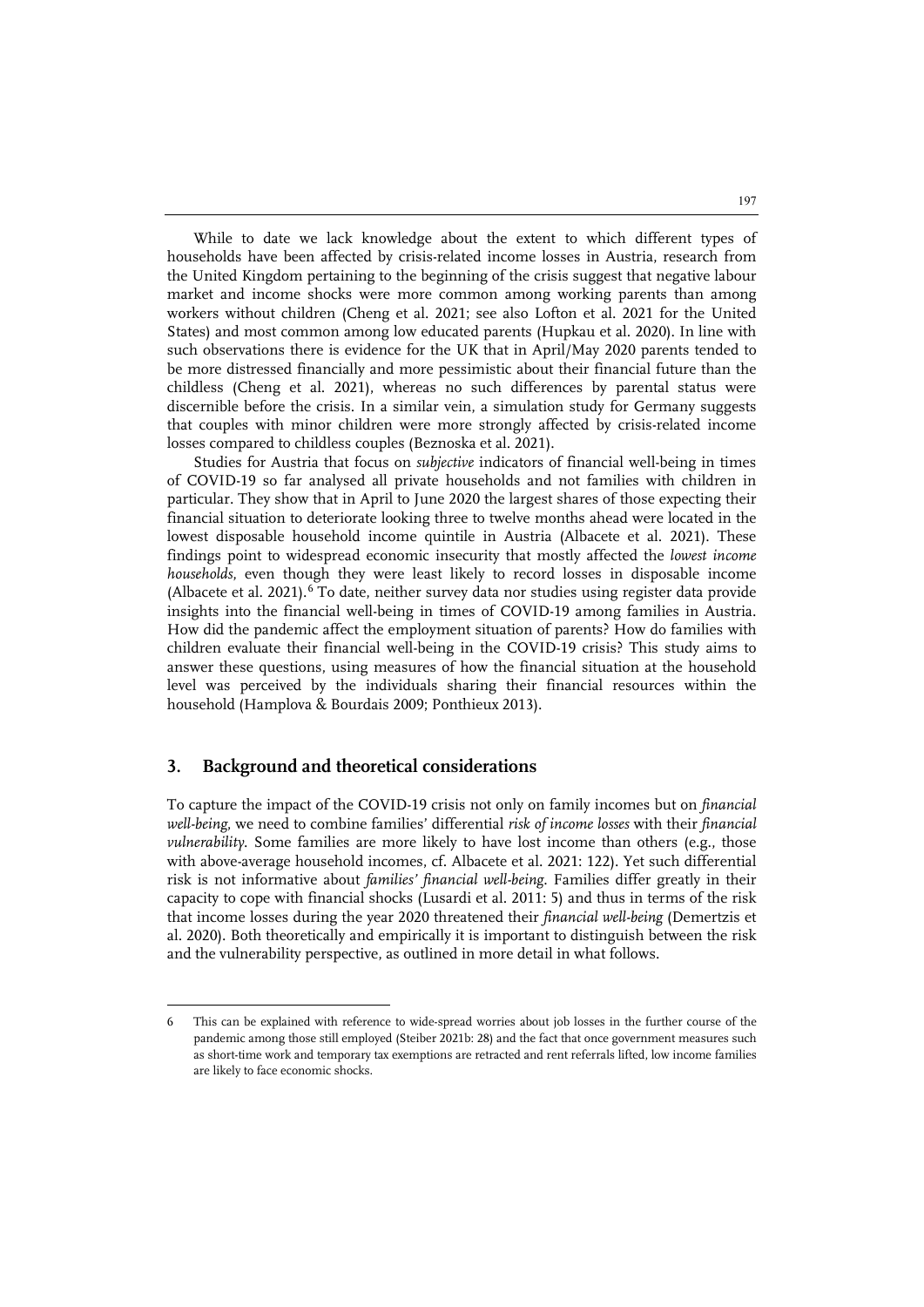# *3.1 Financial risk: job losses*

In Austria, about a third of those employed in February 2020 have been in short-time work or became unemployed in the first half of 2020 (Steiber et al. 2021: 4). A simplistic *risk appraisal* predicts families with two earners to have more commonly been affected by crisis-related job and income losses than single-earner families (risk accumulation: two instead of only one job at risk, whereas transfer income was shielded from crisis effects so far). Yet, labour market risks are stratified. As in other countries, in Austria the young and lower educated population was the one most strongly affected by the crisis-related labour market risks of job loss and short-time work (Resch 2020; Steiber et al. 2021: 6). Given preferences to mate with partners who are similar in terms of age and education and thus often also in terms of labour market risks (assortative mating, Greenwood et al. 2014), we may thus find an accumulation of the risk of income losses during 2020 in particular among lower educated and younger couples (e.g., couples with two low-educated partners, younger couples with small children).

# *3.2 Financial vulnerability: impact on financial well-being*

For Austria, Albacete et al. (2021) show that households with a particularly low *financial margin* (i.e., net income after deducting basic living costs) are single parents living with dependent children and two-parent families with three or more dependent children. On average (median value), these families can save or spend only EUR 100 a month on consumption above basic needs. Households with two parents and one or two dependent children, by contrast, have a median financial margin of about EUR 1200 (Albacete et al. 2021). From these estimates, it becomes clear that single parents and families with many children were, on average, not able to sustain their standard of living during a period of short-time work, even if that lasted only for several months. Single parents are furthermore twice as likely to have a negative financial margin (i.e., debts accruing by the month) compared to two-parent families and most of them have barely any liquid assets (Albacete et al. 2021). As a consequence, single parents would on average not be able to maintain their standard of living in the event of a complete income loss for even one month, whereas couples with up to two dependent children would on average be able to compensate by drawing on liquid assets for 12 months or more and couples with three or more children for about four months.[7](#page-5-0) Such greater *financial vulnerability* of families with single earners and/or many children is reflected in *at-risk-of-poverty rates*[8](#page-5-1) before crisis onset: Based on yearly incomes in 2019, it has been estimated that 14% of private households in Austria were at risk of poverty; with particularly high shares of at-risk families among single parents (31%), families with three or more children (30%, Statistik

#### 198

 $\ddot{ }$ 

<span id="page-5-0"></span><sup>7</sup> For this estimate, Albacete et al. (2021) computed a combined indicator of households' financial margin and their liquid assets to measure the number of months during which a median household would be able to compensate for financial losses (in the event of a complete income loss).

<span id="page-5-1"></span><sup>8</sup> Definition: someone is at risk of poverty if their equivalized household income is less than 60% of the national median household income (Statistik Austria 2021b: 16).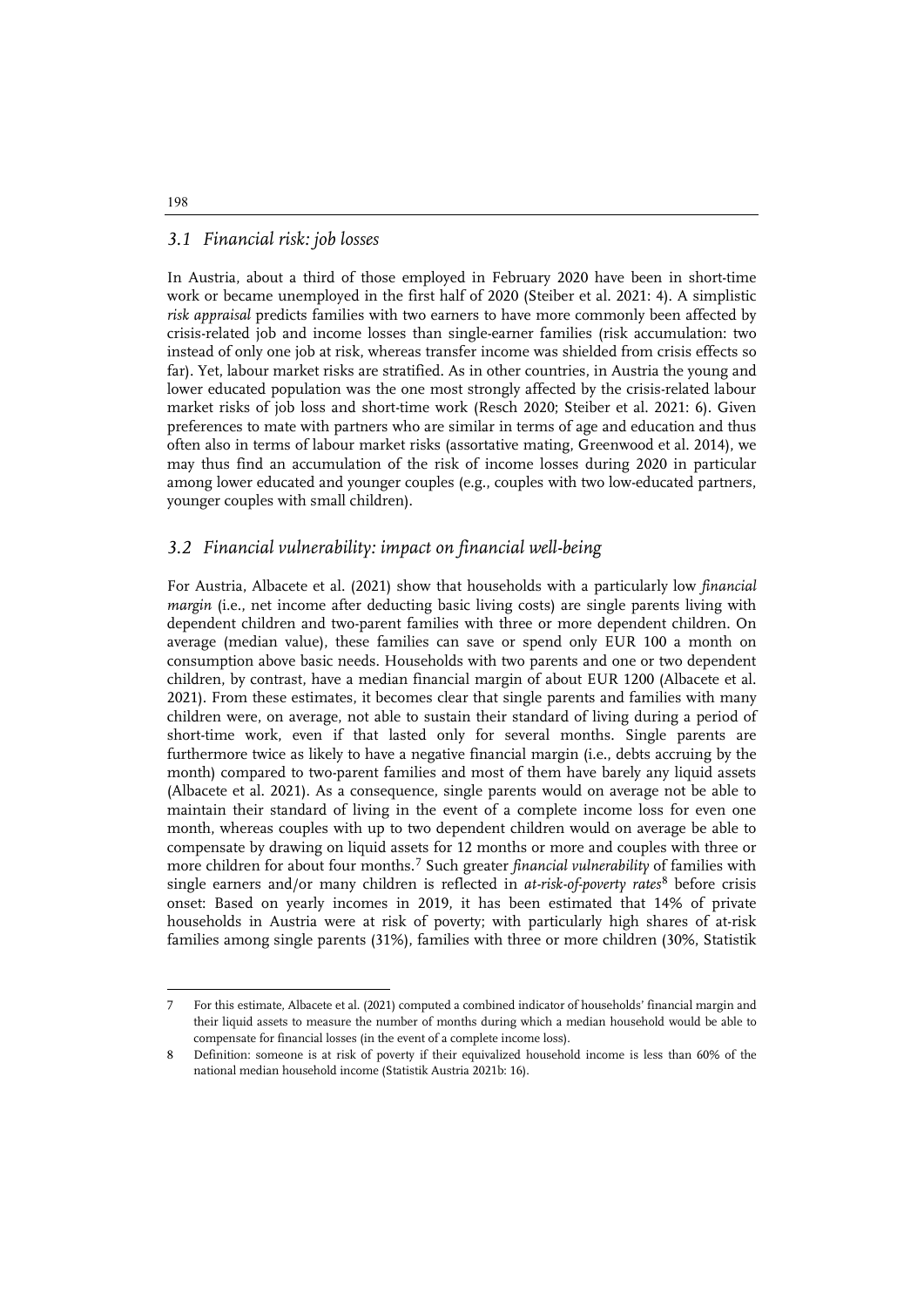Austria 2021b: 78) and couples with children that involve a single male breadwinner and a non-employed mother (more than 20%, Statistik Austria 2020a).

Given such differences in the degree of *financial vulnerability* across families (Lusardi et al. 2011), some families that have lost less income in this crisis than other families (in absolute terms) may still have been harder hit in terms of their *financial well-being*. For instance, single earners may have been more strongly affected by the crisis in terms of their *financial well-being* compared to dual-earner families, because a second earner in the household can potentially compensate for financial losses (Thomas & Sawhill 2005) and because single-earner families, in particular single parents, were at a higher risk of poverty already before the crisis. Overall, we would expect the share of families reporting low *financial well-being* to have increased compared to before crisis onset, with financially vulnerable family types like single earners and families with many children likely to have seen the steepest increase in rates of poor financial well-being. Moreover, given their high level of financial vulnerability we would expect family types such as single-earner families and those with many children most likely to worry about their financial future situation.

#### *3.3 Parental employment*

j

The extent to which parental job loss or short-time work affects *families' income* depends on whether the father, the mother or both are affected. The loss of the mother's job tends to incur smaller income losses compared to the father's, given the pronounced gender pay gap (Bergmann et al. 2019) and the fact that in the majority of dual-breadwinner parents of minors the father worked full-time and the mother part-time before crisis onset.<sup>[9](#page-6-0)</sup> Female part-time work tends to be more precarious than full-time work (Hinterseer 2013). However, it is not clear if (female) part-timers had a higher risk of income loss in this crisis compared to full-timers.[10](#page-6-1) In fact, prior research for Austria shows that throughout 2020, the crisis had affected women's and men's employment to a rather similar degree: Compared to 2019, employment declined by about 2% with negligible gender differences (Bock-Schappelwein et al. 2021) and only slightly more men than women were on shorttime work during the year 2020 (Steiber et al. 2021: 5; for similar results in the German context, see Naujoks et al. in this Special Issue). Some have argued that the COVID-19 crisis led to a re-traditionalisation of gendered employment and that mothers in particular faced a greater risk of job loss or hours reductions compared to men and childless women (e.g., Hipp & Bünning 2021; Hanzl & Rehm 2021, but Knize et al. 2021 in this Special Issue). Evidence for the United States (Lofton et al. 2021; Landivar et al. 2020) shows that in this crisis mothers' employment has declined more steeply than fathers' while the recovery of jobs has been faster for men and childless women than for mothers. Similar

<span id="page-6-0"></span><sup>9</sup> In about 17% of families with minor children both parents worked full-time in 2019; 46% involved a fulltime working father and a part-time working mother (Statistik Austria 2020b). In the remaining 37% of these families either only the father was employed (about 27%, incl. families in which the mother was on parental leave), only the mother worked (4%), both were non-employed (4%), both were part-time workers (2%), or the woman worked full-time and the father part-time (1%).

<span id="page-6-1"></span><sup>10</sup> The exception are those who held marginal jobs (i.e., earning less than €461 per month), who were not eligible to receive short-time work benefits and thus faced a greater risk of job loss, mostly affecting women (Bock-Schappelwein et al. 2020).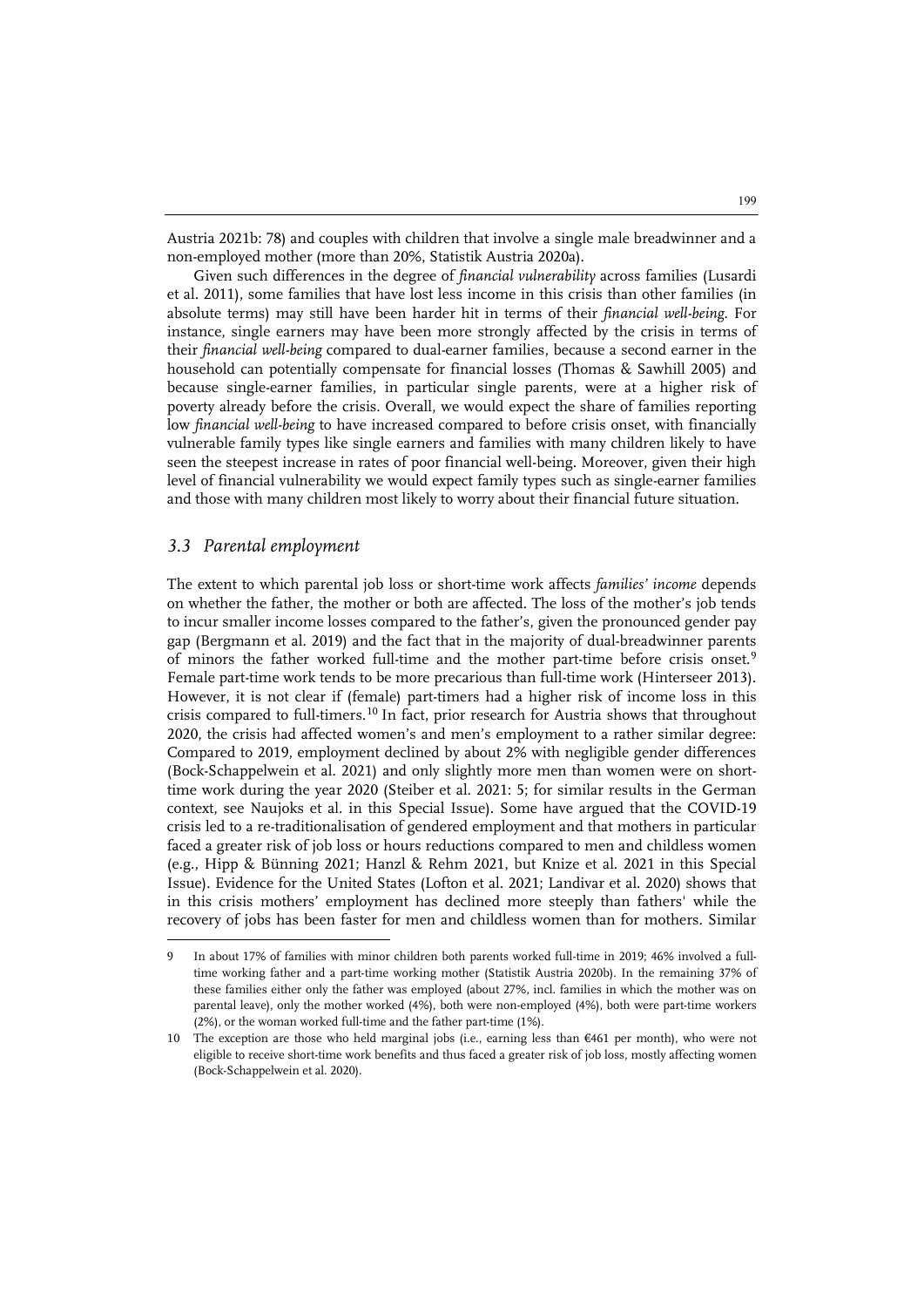results have been reported for the United Kingdom (Andrew et al. 2020) and Canada (Fuller & Qian 2021). Against the backdrop of a conservative gender regime and the predominant role of mothers as secondary earners (Riederer & Berghammer 2020) combined with a sudden increase in family-based care work during the pandemic (Berghammer 2021 in this Special Issue) — we may expect to see a similar pattern in Austria. Yet, to date, we lack data on how the pandemic has affected the employment of fathers and mothers in Austria.

#### **4. Data and methods**

The study draws on register data (AMDB) and survey data (AKCOVID, cf. Steiber 2021a). The register data are used to provide information on gendered employment risks in the COVID-19 crisis. For the analyses of income losses and financial well-being, we use a representative longitudinal survey of 2,000 respondents aged 20-64 living in Austria (AKCOVID Panel Survey with two waves of data collection and a retention rate between waves of 71%). In both waves, data were collected using a mixed-mode-design (80% of respondents taking part in an online survey; 20% were interviewed by telephone). This design provided for a good representation also of those unable or unwilling to participate in web surveys. To survey a representative sample of the population aged 20-64, quota sampling has been applied (population strata defined by gender, age, education, household size, number and age of children, and NUT2-region). Post-stratification weights are applied in all descriptive analyses to reduce potential sampling errors and non-response bias. To control for potential selective attrition between survey waves, longitudinal weights have been constructed using information collected in the first wave to predict participation in the second wave.<sup>[11](#page-7-0)</sup>

The first wave of data collection took place in June 2020, i.e., three months after crisis onset and at a time when the pandemic was temporarily under control (low infection rates). The second wave was carried out in January 2021, at a time when the crisis had already lasted ten months, and in the midst of the third (extended) lockdown that was in place since mid-November with only a short break at the end of December. At the outset of the crisis unemployment reached a historic high (increase by about 66% compared to March 2019, cf. Huemer et al. 2021). Yet, by April 2020 about 30% of employees were in short-time work and further job losses could be held at bay. The number of short-time workers decreased swiftly before the first survey wave in June 2020, when about 14% of employees were in short-time work. This share further decreased to about 8% in January 2021 (Huemer et al. 2021).

200

j

<span id="page-7-0"></span><sup>11</sup> The longitudinal weights account for differential participation in wave 2 based on gender, age, education, employment status, citizenship, household composition, living with partner in same household, number/age of children, self-rated health, mental health, financial well-being, region of residence, and interview mode in the first wave. The variables were entered as predictors in a logistic regression model predicting participation in wave 2. The inverse predicted probability of participation was normalized, trimmed and used as a longitudinal weight.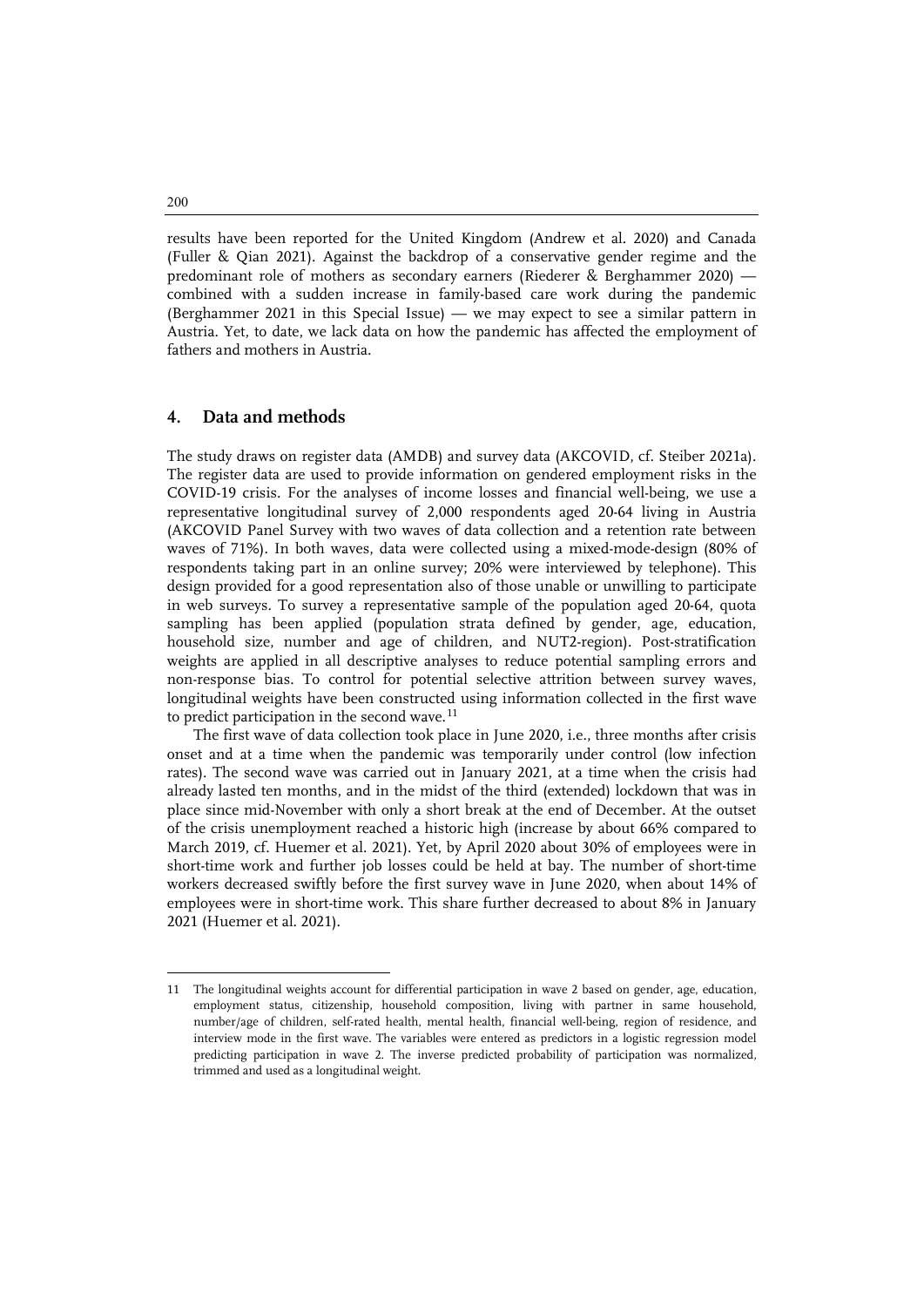## *4.1 Defining the sample of analysis: families*

To allow for a detailed analysis of different family constellations, the AKCOVID study aimed at an over-representation of *families with minor children* in the survey. We define as families only those living in the same household and our attention focuses on adults living with at least one minor child (below age 18). The sample of analysis includes 905 families with minor children (i.e., 106 single parents and 799 parental couples living in the same household irrespective of the legal status of their union, cf. Table 1 for sample description). These can be compared to 565 couples who do not live in the same household with a minor ('childless' couples, who may have children not living in the household). One person per household was interviewed and asked about the household's financial well-being (4.3 for discussion); the employment situation of the partner was measured by partner-proxy reports.

|                                            | Total        |                            | <b>Families</b> |                            |
|--------------------------------------------|--------------|----------------------------|-----------------|----------------------------|
|                                            | Number of    | Weighted                   | Number of       | Weighted                   |
|                                            | observations | share in $\%$ <sup>3</sup> | observations    | share in $\%$ <sup>3</sup> |
| Women                                      | 1003         | 51%                        | 459             | 49%                        |
| Men                                        | 997          | 49%                        | 446             | 51%                        |
| Age                                        |              |                            |                 |                            |
| 20-29                                      | 347          | 20%                        | 122             | 7%                         |
| 30-39                                      | 492          | 22%                        | 369             | 31%                        |
| 40-49                                      | 483          | 23%                        | 287             | 36%                        |
| 50-59                                      | 519          | 26%                        | 120             | 24%                        |
| 60-64                                      | 159          | 9%                         | 7               | 3%                         |
| Household type                             |              |                            |                 |                            |
| Singles, no minor child                    | 378          | 23%                        |                 |                            |
| Single parent <sup>1</sup> child <18 years | 106          | 4%                         | 106             | 10%                        |
| Couple <sup>2</sup> no minor child         | 565          | 27%                        |                 |                            |
| Couple, youngest child <6 years            | 392          | 14%                        | 392             | 35%                        |
| Couple, youngest child 6<18 years          | 407          | 21%                        | 407             | 55%                        |
| Other                                      | 152          | 11%                        |                 |                            |
| Employment status 06/2020                  |              |                            |                 |                            |
| Employed incl. self-employed               | 1.173        | 58%                        | 565             | 65%                        |
| Short-time work (STW)                      | 259          | 13%                        | 125             | 13%                        |
| Unemployed/activation training             | 159          | 9%                         | 61              | 7%                         |
| Out of labour force or on leave            | 407          | 20%                        | 154             | 15%                        |
| No information                             | 2            | 0%                         | $\mathbf{0}$    | 0%                         |
| Total                                      | 2000         | 100%                       | 905             | 100%                       |

*Table 1*: Sample description

*Sample of first wave data: The survey data (total) cover a representative sample of the population aged 20 to 64 years and living in Austria. The analysis sample of families refers to co-residing heterosexual couples and single parents with at least one child under age 18. Notes: (1) About 75% of single parents in the sample are women. (2) About 2.2% are same-sex couples (N=29). (3) post-stratification weights applied.*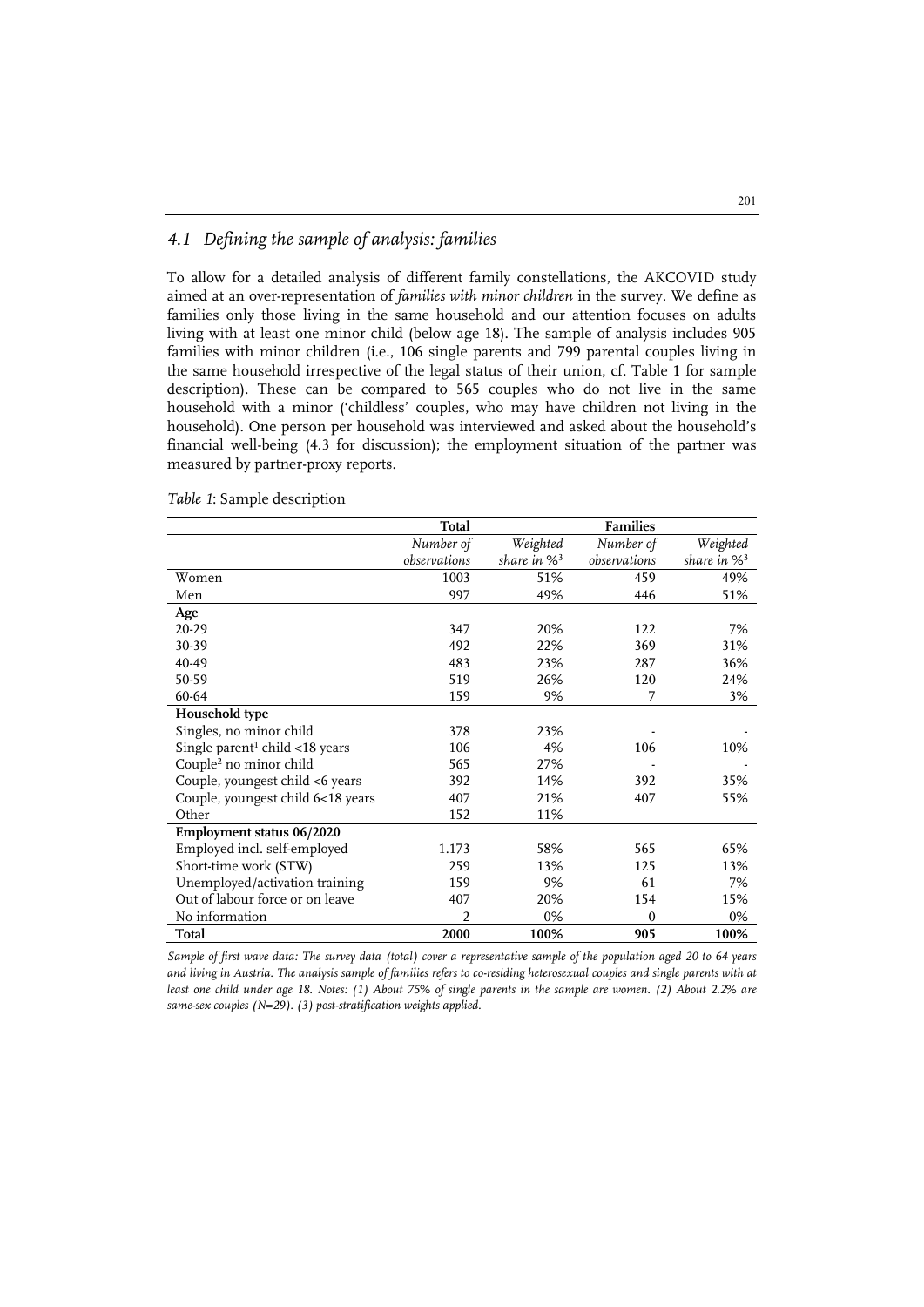#### *4.2 Employment situation and income losses*

Respondents reported on their own and their partner's *employment situation* before and after crisis onset. Combining direct and proxy information on mothers' and fathers' employment status in each interviewed household, we construct a variable for parental work arrangements, differentiating between *dual earners* (both partners employed before crisis onset) and *male breadwinner couples* (the man was employed full-time or selfemployed, while the woman was not employed or on parental leave). Case numbers did not allow for a further differentiation of *dual earners* depending on the full- or part-time status of the woman (predominance of maternal part-time work in this group). We distinguish couples according to their level of education (*both high/low educated* based on whether or not both partners had a higher education entrance qualification).<sup>[12](#page-9-0)</sup> Case numbers allow for this differentiation among dual-earner couples only.

Whether or not households have experienced income losses until June 2020<sup>[13](#page-9-1)</sup> was measured by agreement to the statement "We have to manage on a lower household income since the start of the Corona crisis" (1-does not apply at all, 2-does not apply, 3-in part, 4-applies to some degree, 5-applies completely).

## *4.3 Measures of financial well-being*

In line with Brüggen et al. (2017: 2), we define financial well-being as the "*perception of being able to sustain current and anticipated desired living standards and financial freedom*". We use several items to measure different dimensions of *subjective financial well-being*. Based on a classical item, included in the European Social Survey, we tap respondents' *feelings about their household income* – at the time of the interview compared to before the crisis in February 2020 (1-living comfortably, 2-coping, 3-difficult to manage, 4-very difficult to manage). Answers are dichotomized with values 3 to 4 denoting *financial fragility* (Demertzis et al. 2020). We measure *financial distress* asking if families *had to draw on savings or incur debt to meet living expenses* and if families started to *miss payments* (e.g., failure to pay bills, rent or mortgages). As financial well-being is also influenced by future expectations and job insecurity (Choi et al. 2020; Vera-Toscano et al. 2006), we furthermore examine *financial anxiety*, i.e., *worries about future financial problems as a result of the crisis* using an 11-point scale (0-not at all worried, 10-extremely worried, dichotomized with values of 7 or higher denoting a strong worry).

We focus on measuring subjective financial well-being at the *household level*; the investigation of potential gender differences in individual financial well-being *within* households (Knittler & Heuberger 2018) is outside the scope of this study. To test our assumption of income pooling at the household level, we carried out regression analyses, which confirm that the household's financial well-being is assessed similarly, irrespective of whether it is reported by a female or male interviewee.

#### 202

j

<span id="page-9-1"></span><span id="page-9-0"></span><sup>12 &#</sup>x27;Matura' in the Austrian context, which is comparable to the British A-levels.

This item was not included in the second wave of data collection.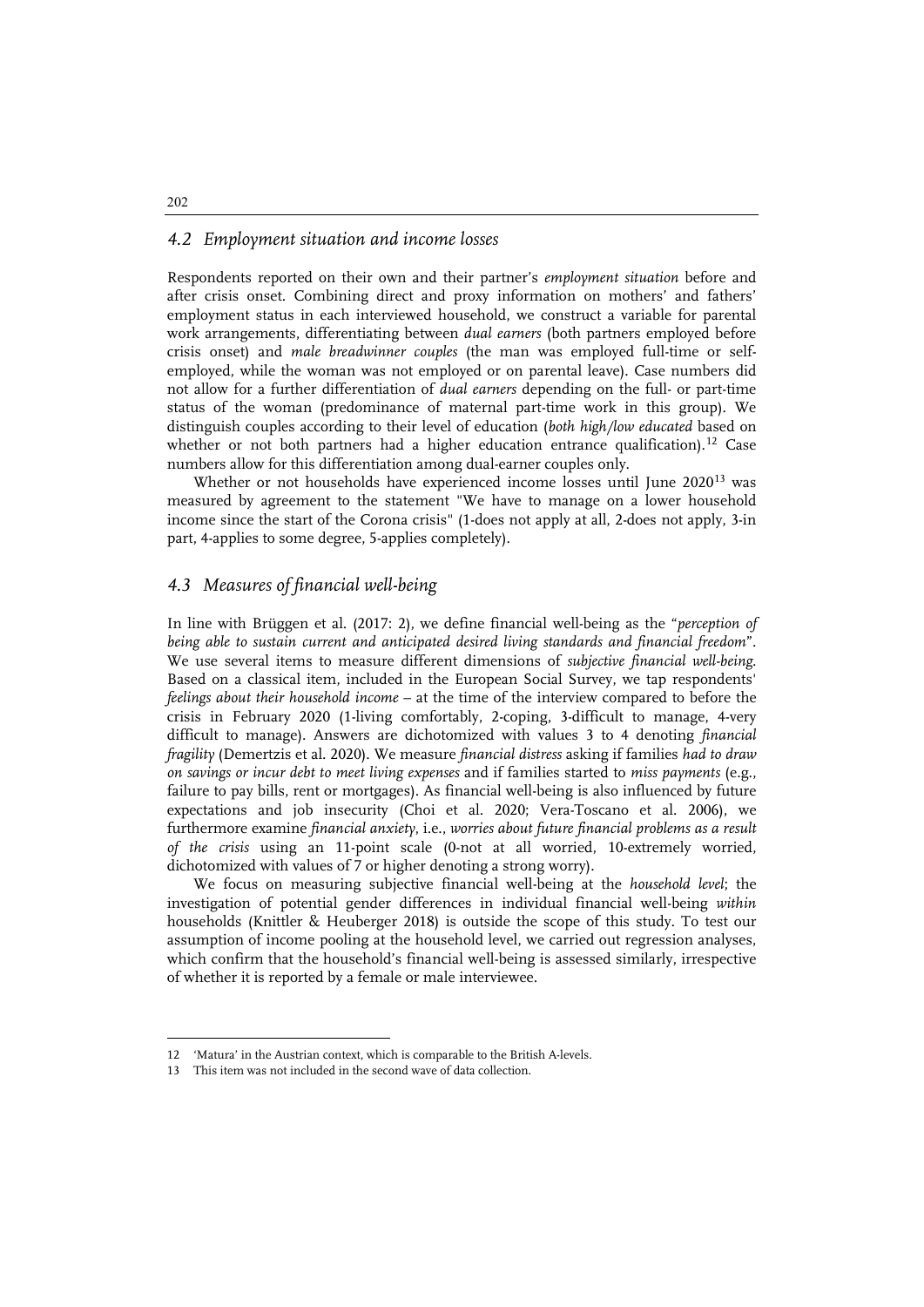#### *4.4 Analytical strategy*

In a first step, we use register and survey data to investigate the impact of the crisis on the employment situation of parents and to ascertain if working women and in particular mothers were more likely to lose their jobs or to register for short-time work than men or the childless. In a second step, we move the analysis to the household level and estimate the risk of income losses in connection with job loss *or* short-time work (STW) in different family constellations. The Austrian *family hardship fund* granted financial support to families with minor children in which at least one co-residing parent either lost the job due to the crisis, was sent into STW, or had substantial losses of income from selfemployment. Since most of those eligible for hardship funds were parents experiencing one of the first two, we computed a combined risk of STW *or* job loss. We investigate if this risk was affected by the number of earners in the family, the age and number of children and the level of parents' education. Since parents of younger children tend to be younger themselves, the age of the youngest child serves as a proxy for parental age to investigate our expectation that young parents have been particularly hard hit. Third, we estimate the shares of (different types of) families who reported having lost part of their household income due to the crisis. Finally, we turn to analyse *subjective financial wellbeing* at the household level, based on the assumption that in most families with minor children, financial resources are pooled and shared among family members (Hamplova & Bourdais 2009; Ponthieux 2013). We investigate which family types were most at risk of low *financial well-being* due to crisis-related income losses. Section 5 provides descriptive results based on register and survey data. Tests for the statistical significance of differences between family types are provided in the **supplementary material**.

#### **5. Results**

#### *5.1 Employment situation and income losses*

#### 5.1.1 Employment situation of mothers and fathers

As shown by the register data (Table 2), in Austria crisis-related labour market risks in 2020 were rather similar for women and men. Of all those aged 20-64 and employed in February 2020, about 27% of men and 24% of women were in short-time work (STW) in April 2020 and about 6%-7% of each gender lost their job and became unemployed (UNE). By June 2020, about 16% of men and 14% of women were on STW and 4%-5% were unemployed (and about 4% of each gender left the labour force, mostly into retirement). Overall, about 39% of men and 34% of women experienced a spell of STW or UNE in the first half of 2020. Moreover, mothers have not been more strongly affected by job loss or STW than the childless or men. Between crisis onset and the end of 2020, about 43% of pre-crisis employed men and 37% of women had a spell of STW or UNE, irrespective of motherhood status (Table 2).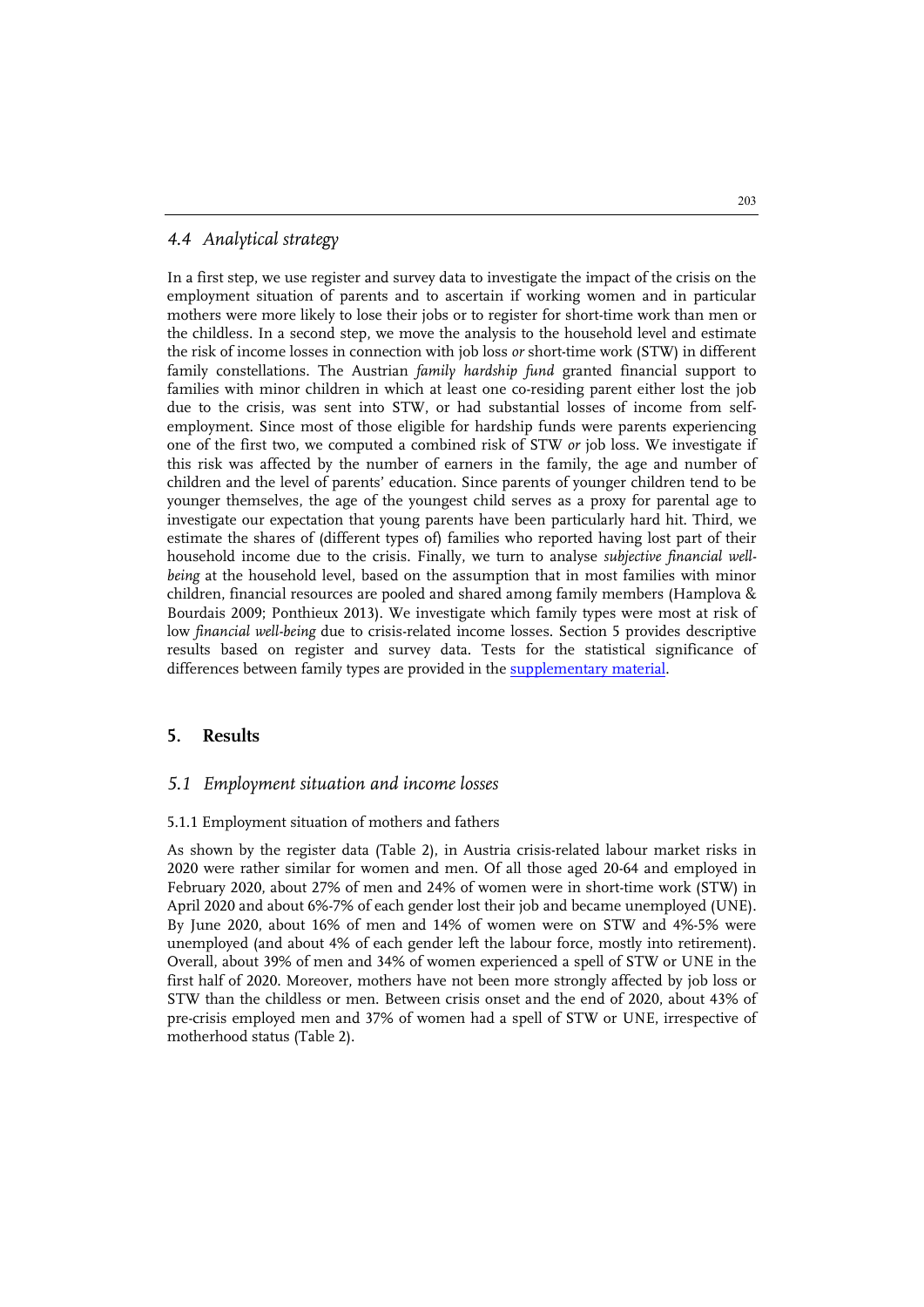|  |  | Table 2: Share of those employed in February 2020, who changed into the different |  |  |  |  |
|--|--|-----------------------------------------------------------------------------------|--|--|--|--|
|  |  | employment statuses, in %                                                         |  |  |  |  |

| April 2020          | REG  | <i>STW</i> | <b>UNE</b> | OLF | Cumulative STW or UNE<br>March-April |
|---------------------|------|------------|------------|-----|--------------------------------------|
|                     | %    | %          | %          | %   | %                                    |
| Men 20-64           | 63.3 | 26.9       | 6.0        | 3.8 | 35.6                                 |
| <b>Women 20-64</b>  | 65.0 | 24.1       | 6.5        | 4.4 | 31.9                                 |
| Mothers child $<$ 6 | 68.3 | 22.5       | 6.8        | 2.5 | 30.7                                 |
| Mothers child 6<18  | 68.4 | 24.7       | 6.1        | 0.8 | 32.0                                 |
|                     | REG  | <b>STW</b> | <b>UNE</b> | OLF | Cumulative STW or UNE                |
| <b>June 2020</b>    |      |            |            |     | March-June                           |
|                     | %    | %          | %          | %   | %                                    |
| Men 20-64           | 76.1 | 15.5       | 4.4        | 3.9 | 38.9                                 |
| <b>Women 20-64</b>  | 76.7 | 13.8       | 4.9        | 4.5 | 34.0                                 |
| Mothers child $<$ 6 | 79.3 | 12.3       | 5.9        | 2.5 | 32.8                                 |
| Mothers child 6<18  | 80.6 | 13.9       | 4.7        | 0.9 | 34.0                                 |
| January 2021        | REG  | <b>STW</b> | UNE        | OLF | Cumulative STW or UNE                |
|                     |      |            |            |     | March-December                       |
|                     | %    | %          | %          | %   | %                                    |
| Men 20-64           | 80.5 | 6.8        | 6.5        | 6.2 | 43.0                                 |
| <b>Women 20-64</b>  | 78.7 | 9.0        | 5.5        | 6.8 | 37.3                                 |
| Mothers child $<$ 6 | 83.9 | 6.4        | 5.4        | 4.2 | 36.2                                 |
| Mothers child 6<18  | 84.3 | 9.2        | 5.1        | 1.4 | 36.9                                 |

*Source: Labour Market Database (AMDB). Sample: all persons employed at least 14 days in February 2020 (100%) including marginal employment that earns <EUR 460,66 per month (geringfügige Beschäftigung). This includes 2.08 million men and 1.85 million women. Mothers include those who had a life birth from March 1 2002. Fathers cannot be identified in the AMDB. Abbreviations: REG-regular employment (maintenance of status), STW-short-time work, UNEregistered unemployment, OLF-out of labour force (e.g., retirement).*

Our survey data from June 2020 are close to the register data in terms of employment changes across 2020, thus proving highly representative. Limiting our sample to those aged 20-64 and employed in February 2020, we find that about 17% of the pre-crisis employed were in STW in June 2020 and about 4% were newly unemployed, with nonsignificant differences between women and men (Steiber et al. 2021: 5). Robustness analyses based on our survey data confirm that the presence and age of children had no impact on the risks of STW or UNE in June 2020, either for men or for women (cf. regression analysis in the [supplementary material,](https://doi.org/10.20377/jfr-721-624) Table S1). That is, in contrast to what has been found for countries such as the UK or the US, in Austria parents have not been more strongly affected by crisis-related job losses or STW compared to the childless. Moreover, we find no difference in the odds of STW or UNE between full-timers and parttimers (see [supplementary material,](https://doi.org/10.20377/jfr-721-624) Table S1).

The survey data further show how the crisis has affected parental working hours. As illustrated in Fig. 1, the share of mothers with minor children working either full-time, part-time or short-time remained stable at its pre-crisis level. That is, the sum of the shares of mothers in one of these three statuses was constantly at about 60% from February 2020 through to January 2021. In June 2020, about 12% of mothers were on STW and this share declined to about 7% by January 2021. The share of part-time work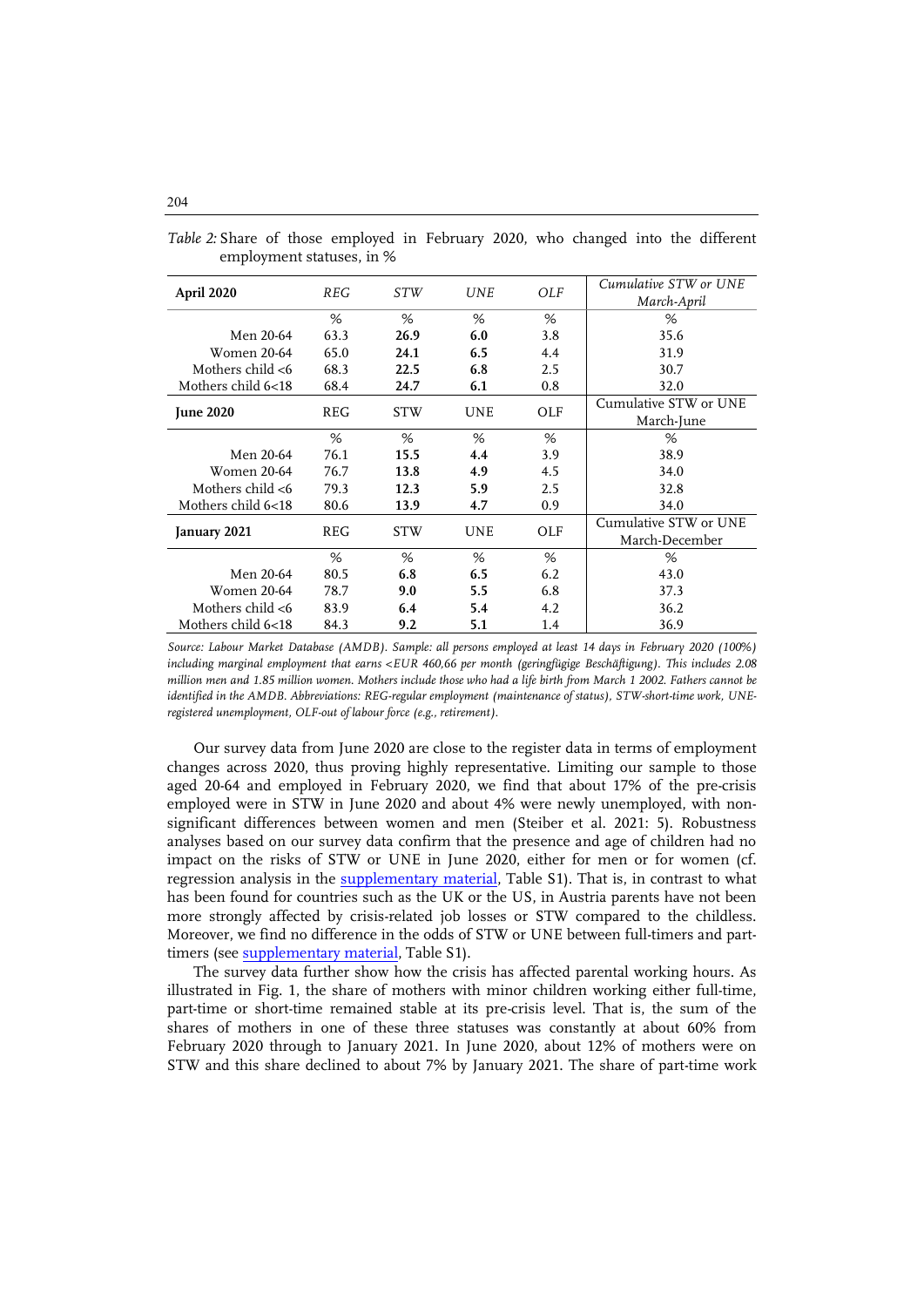first declined – concomitant to the rise in STW – but then recovered to the original level of about 35%-36%. Yet, the share of full-time work declined from about 25% pre-crisis to 19%. It thus appears that the return-flows from STW to regular employment among mothers worked better in case of part-time work. Unless most of the mothers who were in STW in January 2021 will eventually return to full-time work, this may result in a further spread of part-time work among mothers as a result of the COVID-19 crisis. The first half of 2020 also saw a rise in the share of unemployed mothers from about 4% to 9% in the first three pandemic months, which then declined to about 6% by January 2021.

*Figure 1*: Parental employment situation pre-crisis, three and ten months after crisis onset



*Sample: Mothers and fathers with children <18 years in February 2020 (N=785 for 02/2020 and 06/2020 and N=529 for 01/2021). As the share of fathers on leave is so small (<1%), they were added to those outside the labour force (OLF).*

Among fathers, the summative share of those working either full-, part- or short-time also remained stable (sum of the shares in these statuses at about 77% throughout, cf. Fig. 1). In June 2020, about 16% of fathers were in STW and this share declined to about 7% by January 2021. In the [supplementary material](https://doi.org/10.20377/jfr-721-624) (Fig. S1), we provide ancillary analyses that differentiate by the age of children, showing that those most likely to move from fullto part-time work in the second half of 2020 were mothers of children below schooling age. The mid-year increase in the share of unemployed mothers can be traced to a combination of a dampened level of job creation that may have delayed labour market reentry after parental leave, some declines in self-employment and the loss of marginal jobs (Bock-Schappelwein et al. 2020; Bock-Schappelwein, Fink, et al. 2021).

#### 5.1.2 Employment and income situation of families

In a next step, we investigate the degree to which parental income loss during the crisis accumulated at the household level. In June 2020, in about 19% of single parents and 36% of couple households with minor children at least one parent was affected by either UNE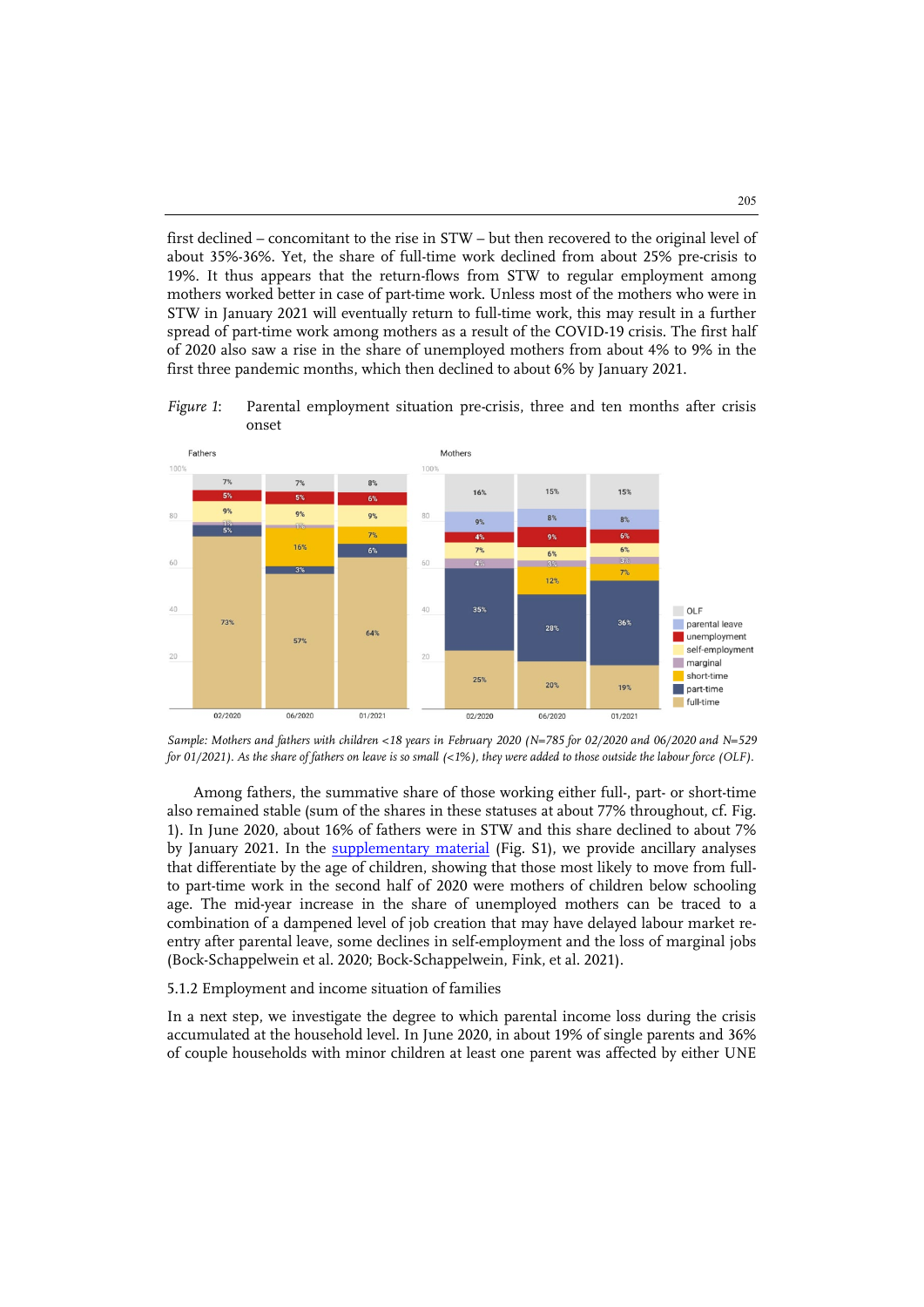or STW (Table 3). About a third of families with two employed parents saw at least one parent lose the job or move to STW by June 2020. However, we find heterogeneity within dual earners: those involving two high-educated parents were less at risk (21% in 06/2020; 8% in 01/2021) compared to those that involved two low-educated parents (38% and 40%, respectively). This difference is statistically significant, suggesting that labour market risks accumulated in low-educated couples (in about 10% of these couples both parents were affected). We furthermore find higher shares of affected parents among (younger) parents with small children (about 40% in 06/2020) than among parents of older children (33%). Male breadwinner families (one job to lose) were not less likely to be affected by parental STW or UNE than dual earners in June 2020, showing that male breadwinners are a select group with heightened labour market risks. Yet, by January 2021 many of the affected male breadwinners appear to have moved back to regular employment, while the share of those in STW or UNE remained very high among low-educated dual earners (about 40%).

#### 5.1.3 Income losses among families

Parental labour market dislocations, and in particular the exceptionally wide-spread experience of STW, led to income losses at the household level. Among couples with minor children, about a third (33%) reported that they had to manage on a lower household income in June 2020 compared to just before the crisis (Fig. 2). We find no difference between dual-earner and male breadwinner families, but *within* dual earners, the share of families with income losses was substantially higher among couples with two low-educated parents compared to those with two high-educated parents (25% versus 37%, significant gap at p<0.05). The share of families with income losses was particularly high among couples with 3+ children (about 40%) and single parents (42%). The latter is in part the result of reduced or postponed alimony payments by non-resident fathers, who may have been affected by income losses (Fuchs & Premrov 2020). In summary, we find the largest shares of families with income losses among those who were already more likely to have low incomes and higher poverty risks before the crisis.

206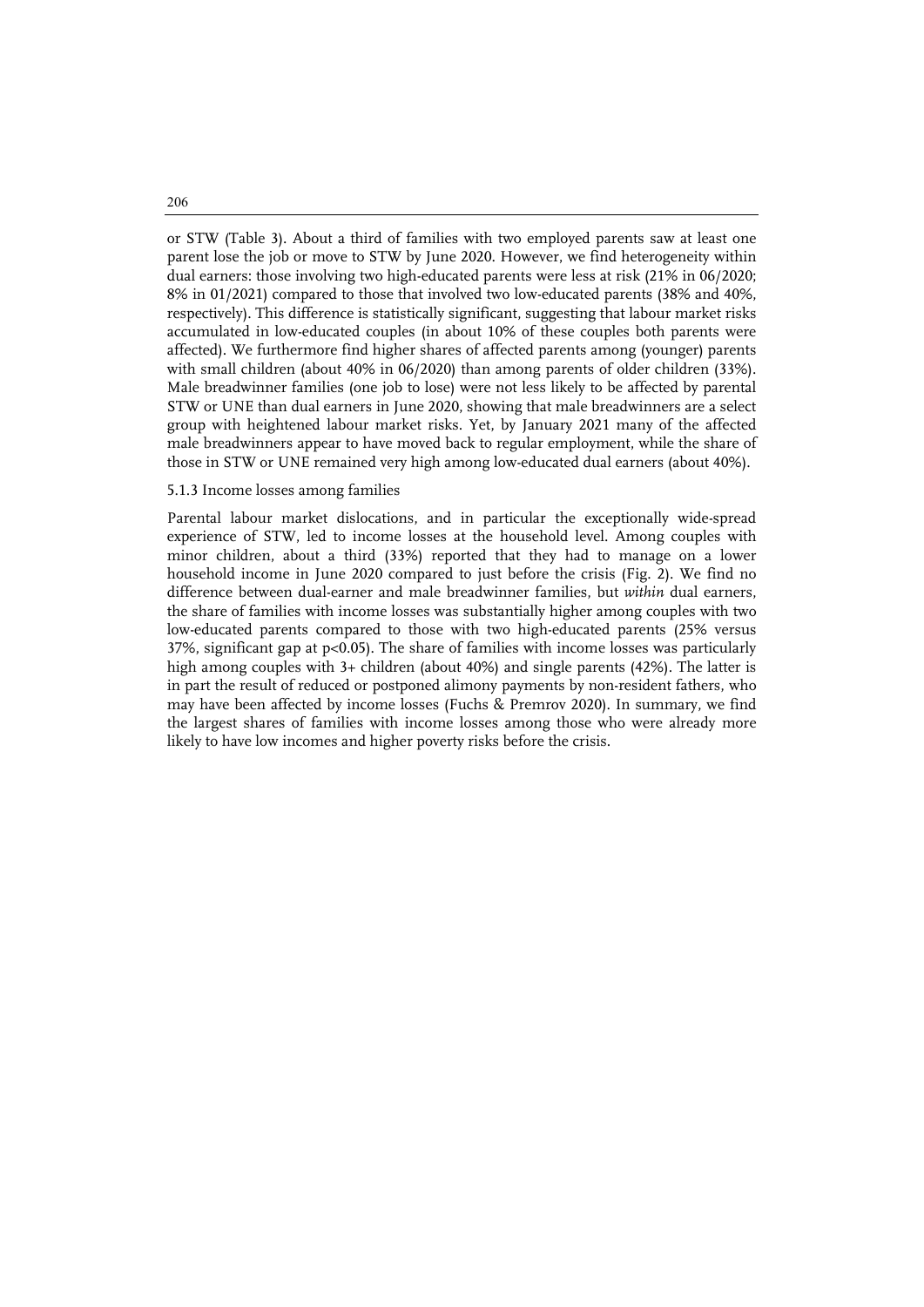|                                 | unemployed or in short-time work (in %) |                |                 |                                            |        |  |
|---------------------------------|-----------------------------------------|----------------|-----------------|--------------------------------------------|--------|--|
|                                 | Only<br>mother                          | Only father    | Both<br>parents | TOTAL: at<br>least 1<br>parent<br>affected |        |  |
| <b>June 2020</b>                |                                         |                |                 |                                            |        |  |
| Single parents, child <18 years | ä,                                      | $\blacksquare$ | ä,              | 18.6                                       | 106    |  |
| Couples, child <18 years        | 14.0                                    | 15.1           | 6.7             | 35.8                                       | 793    |  |
| youngest child <6 years         | 12.4                                    | 20.9           | 6.6             | 39.9                                       | 386    |  |
| youngest child 6<18 years       | 15.1                                    | 11.5           | 6.7             | 33.3                                       | 407    |  |
| 1 child                         | 14.9                                    | 13.4           | 8.1             | 36.4                                       | 342    |  |
| 2 children                      | 12.0                                    | 16.1           | 4.5             | 32.6                                       | 356    |  |
| 3 children                      | [17.8]                                  | [18.6]         | [8.7]           | [45.1]                                     | [95]   |  |
| with two earners in 02/2020     | 15.0                                    | 10.4           | 7.4             | 32.8                                       | 506    |  |
| both high education             | 9.8                                     | 8.4            | 3.1             | 21.3                                       | 130    |  |
| both low education              | 18.1                                    | 10.2           | 9.8             | $38.1*$                                    | 281    |  |
| male breadwinner in 02/2020     | 4.7                                     | 29.7           | 1.1             | 35.5                                       | 165    |  |
| January 2021                    |                                         |                |                 |                                            |        |  |
| Single parents, child <18 years | ٠                                       | ٠              | ٠               | [11.3]                                     | $[79]$ |  |
| Couples, child <18 years        | 9.4                                     | 9.2            | 3.6             | 22.2                                       | 523    |  |
| youngest child <6 years         | 4.8                                     | 11.4           | 4.7             | 20.9                                       | 235    |  |
| youngest child 6<18 years       | 12.1                                    | 7.8            | 2.9             | 22.8                                       | 288    |  |
| 1 child                         | 11.8                                    | 9.4            | 6.4             | 27.6                                       | 227    |  |
| 2 children                      | 5.6                                     | 9.6            | 1.3             | 16.5                                       | 234    |  |
| 3 children                      | [12.5]                                  | [6.6]          | [0.6]           | [19.7]                                     | $[62]$ |  |
| with two earners in $02/2020$   | 9.6                                     | 7.5            | 3.9             | 21.0                                       | 344    |  |
| both high education             | [3.1]                                   | [2.0]          | [3.3]           | [8.4]                                      | $[86]$ |  |
| both low education              | 20.0                                    | 11.0           | 9.4             | $40.4*$                                    | 197    |  |
| male breadwinner in 02/2020     | 2.5                                     | 7.8            | 3.2             | 13.5                                       | 111    |  |

*Table 3:* Families with at least one parent affected by unemployment (UNE) or short-time work (STW) in June 2020 and January 2021

Sample: Co-residing parents and single parents with at least one minor child (same-sex couples excluded). Weighted *analysis. Families with two earners include couples in which the mother and father were employed in 02/2020 (including marginal employment and self-employment). Male breadwinner households comprise families with a father who was fulltime or self-employed in 02/2020, while the mother was not employed or on leave Values in parentheses are based on fewer than 100 observations. [\*] significant difference compared to two earners 'both high education' (p<0.05).*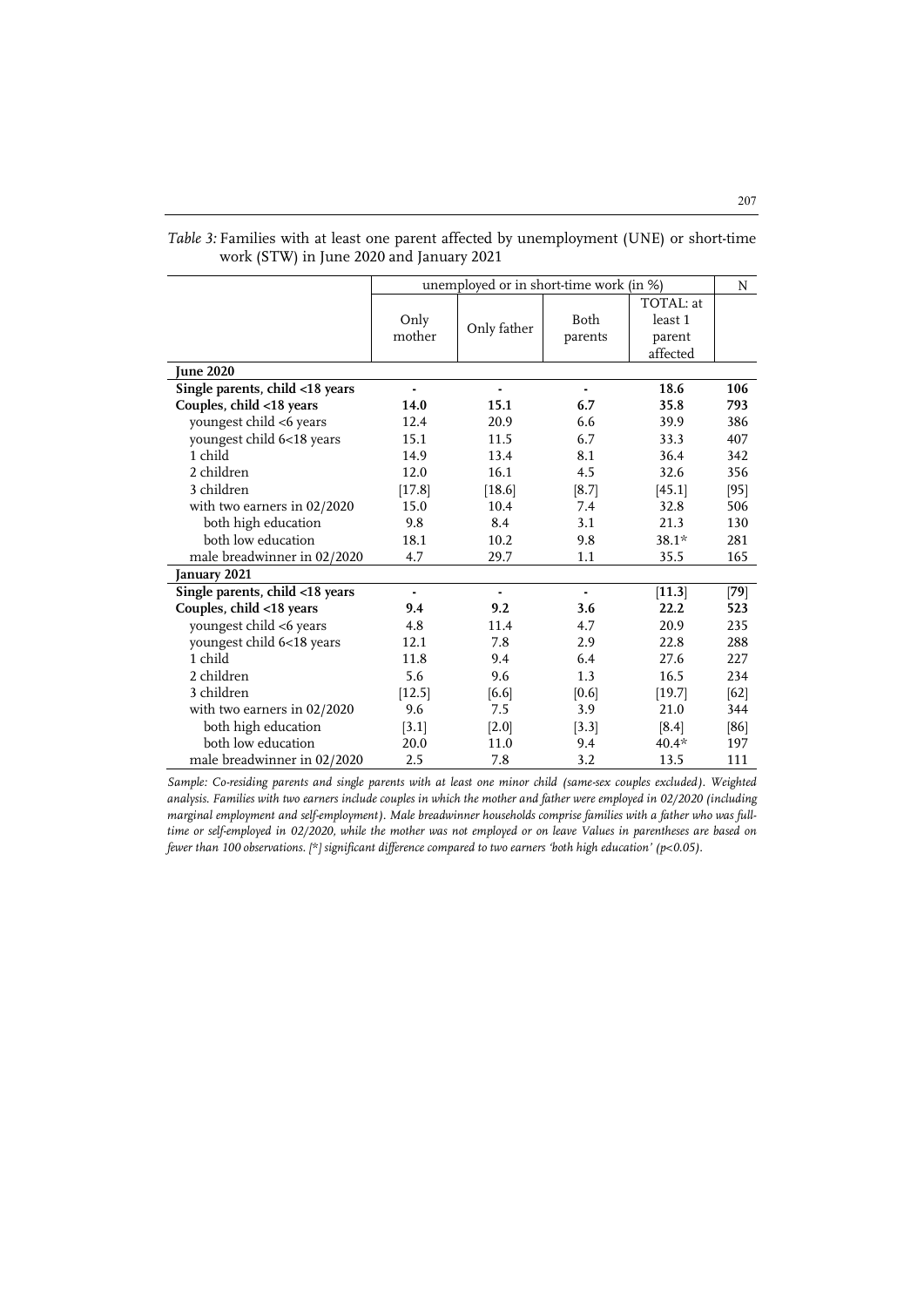



*Sample: Co-residing couples with (N=785) and without (N=565) minor child/ren and single parents with minor child/ren (N=106); same-sex couples excluded. Weighted analysis. The difference between couples without a minor child and single parents is significant (p<0.05) as is the difference among dual-earners between those with a) high-educated and b) low educated parents (p<0.05). [\*] low case numbers.*

# *5.2 Subjective financial well-being*

5.2.1 Feelings about household income: financial fragility

Whereas in February 2020 about 8% of couples with minor children had difficulties managing with their household income, this share of financially fragile families had increased to about 21% by June 2020 and remained at this elevated level until January 2021 (Fig. 3). In line with findings for the United Kingdom (Cheng et al. 2021), shares of financially fragile couples were higher among parents than the childless (Table S2 in the supplementary material for significance test). Among couples with minor children, the largest shares of financially fragile families in June 2020 were those with 3+ children (32%) and single parents (36%). We generally find higher shares of male breadwinner families than dual-earner parents with difficulties making ends meet in times of COVID-19. Yet, among the latter, a great deal of heterogeneity is observed: Among dual-earner households with two high-educated parents the share of those with financial problems remained low during the crisis with at most one in ten families having difficulties making ends meet (10% in 06/2020, 4% in 01/2021), whereas among low-educated parents this share amounted to about a fifth at both points in time (Table S2 for significance tests).

Overall, we find those family types to experience the greatest levels of financial fragility in times of crisis who were already at a higher risk of poverty before the crisis: single parents and families with many children. We do however also observe a sizable share of financially fragile families among those who were relatively well protected from financial hardship before the crisis: dual-earner parents.

5.2.2 Running into debts and failure to meet financial obligations: financial distress

About a quarter of single parents and about a fifth of parental couples had to draw on savings or to accrue debts due to financial losses since the start of the crisis (Fig. 4, graph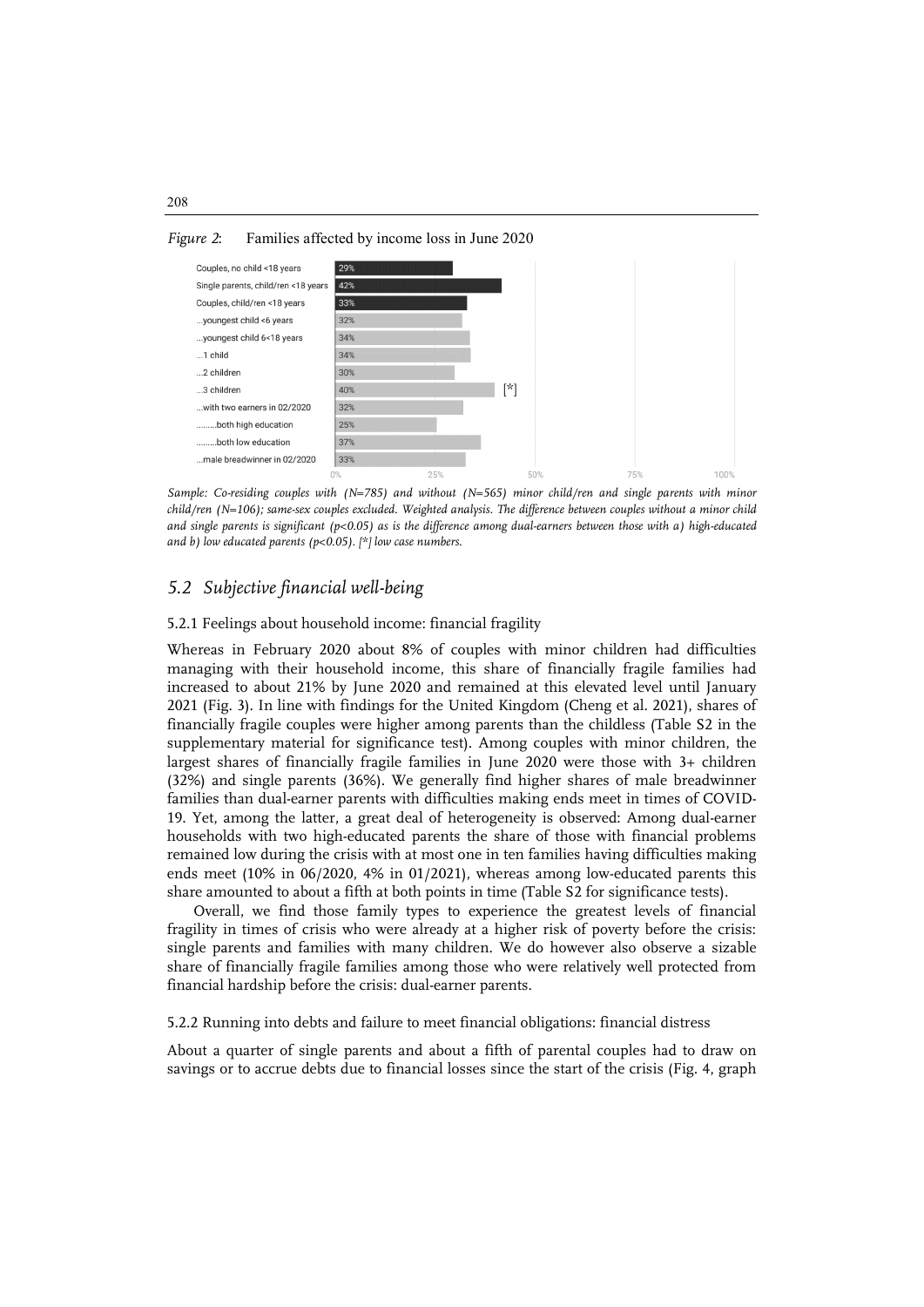on top). Since not all families have savings to fall back on, the share of those who had to go into debt to avoid falling into arrears will be higher among families with a small financial margin such as single parent families. About 14% of single parents and 8% of couple parents were not able to meet their financial obligations (e.g., paying bills, rent or mortgages) in June 2020 (Fig. 4, graph in the middle). In terms of subgroup analysis, we find parents of minors, especially single parents, at significantly higher risk of financial distress compared to childless couples (Table S2 for significance tests). Moreover, the share of parents in financial distress (drawing on savings or accruing debt to maintain living standard) was significantly higher among low-educated than among high-educated dual earners (about 21% and 12% respectively in June 2020) and it appeared that male breadwinner families saw less of an improvement in their financial well-being until January 2021 compared to other family types.

#### 5.2.3 Worries about the financial future: financial anxiety

Financial anxiety was wide-spread in the first ten months of the pandemic: about every third family with minor children strongly worried about their financial situation in the further course or aftermath of the pandemic (Fig. 4, graph at the bottom). Such financial anxiety was significantly more pronounced among families with children than among childless couples (Table S2 for significance tests). No significant differences emerged depending on the number or age of children. In couple households with minor children, significantly higher shares of low-educated dual earners (about 30%) and male breadwinners (29%) than higher educated dual earners (17%) expressed financial future worries in June 2002. While the concerns of the latter further decreased until January 2021 (to about 13%), those of low-educated two-earner and male breadwinner families remained at the high level of June 2020.

#### *Figure 3:* Families with difficulties managing on household income before and during the crisis



*Sample: Co-residing couples with minor child/ren (N=782 reporting on February and June 2020 in W1, 531 interviewed in W2 in January 2021) and without minor child/ren (N=556 in W1, 421 in W2) and single parents with minor child/ren (N=105 in W1, 68 in W2). Weighted analysis. [\*] low case numbers (N=68 single earners in W2; N=92 with 3+ children in W1 and 61 in W2).*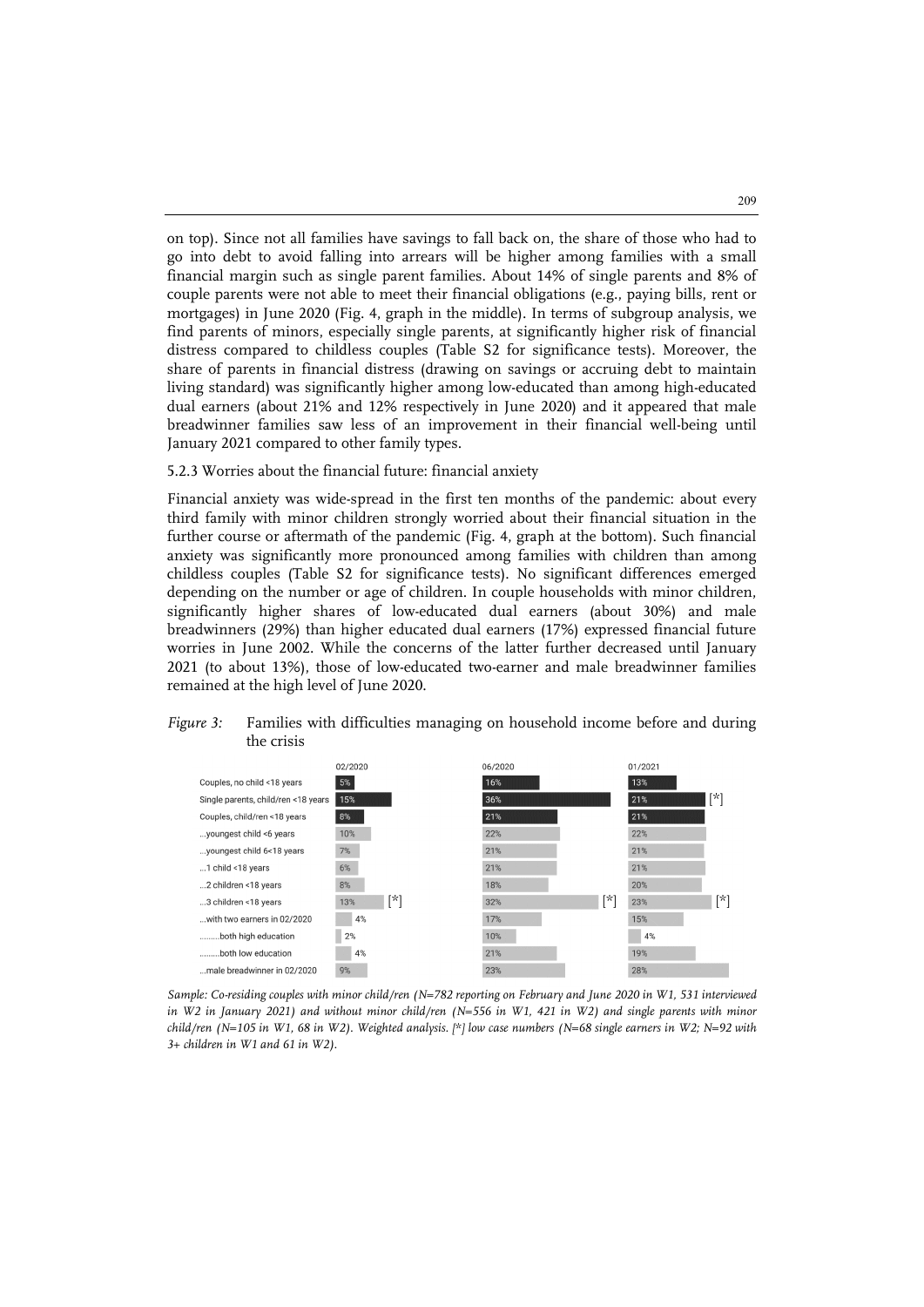## *Figure 4:* Families with low financial well-being during the crisis



% worried about future financial problems as a result of the crisis

|                                     | 06/2020 |     | 01/2021 |     |
|-------------------------------------|---------|-----|---------|-----|
| Couples, no child < 18 years        | 20%     |     | 27%     |     |
| Single parents, child/ren <18 years | 43%     |     | 43%     | [*] |
| Couples, child/ren <18 years        | 27%     |     | 33%     |     |
| youngest child <6 years             | 27%     |     | 28%     |     |
| youngest child 6<18 years           | 27%     |     | 25%     |     |
| 1 child                             | 27%     |     | 28%     |     |
| 2 children                          | 25%     |     | 22%     |     |
| 3 children                          | 31%     | [*] | 32%     |     |
| two earners in 02/2020              | 24%     |     | 23%     |     |
| both high education                 | 17%     |     | 13%     |     |
| both low education                  | 30%     |     | 30%     |     |
| male breadwinner in 02/2020         | 29%     |     | 30%     |     |
|                                     |         |     |         |     |

Sample: Co-residing couples with minor child/ren (N=775-785 depending on item in W1; N=529-533 depending on *item in W2) and single parents with minor child/ren (N=105-106 in W1 and 69 in W2), weighted. [\*] low case numbers (N=68 single earners in W2; N=92 with 3+children in W1 and 61 in W2).*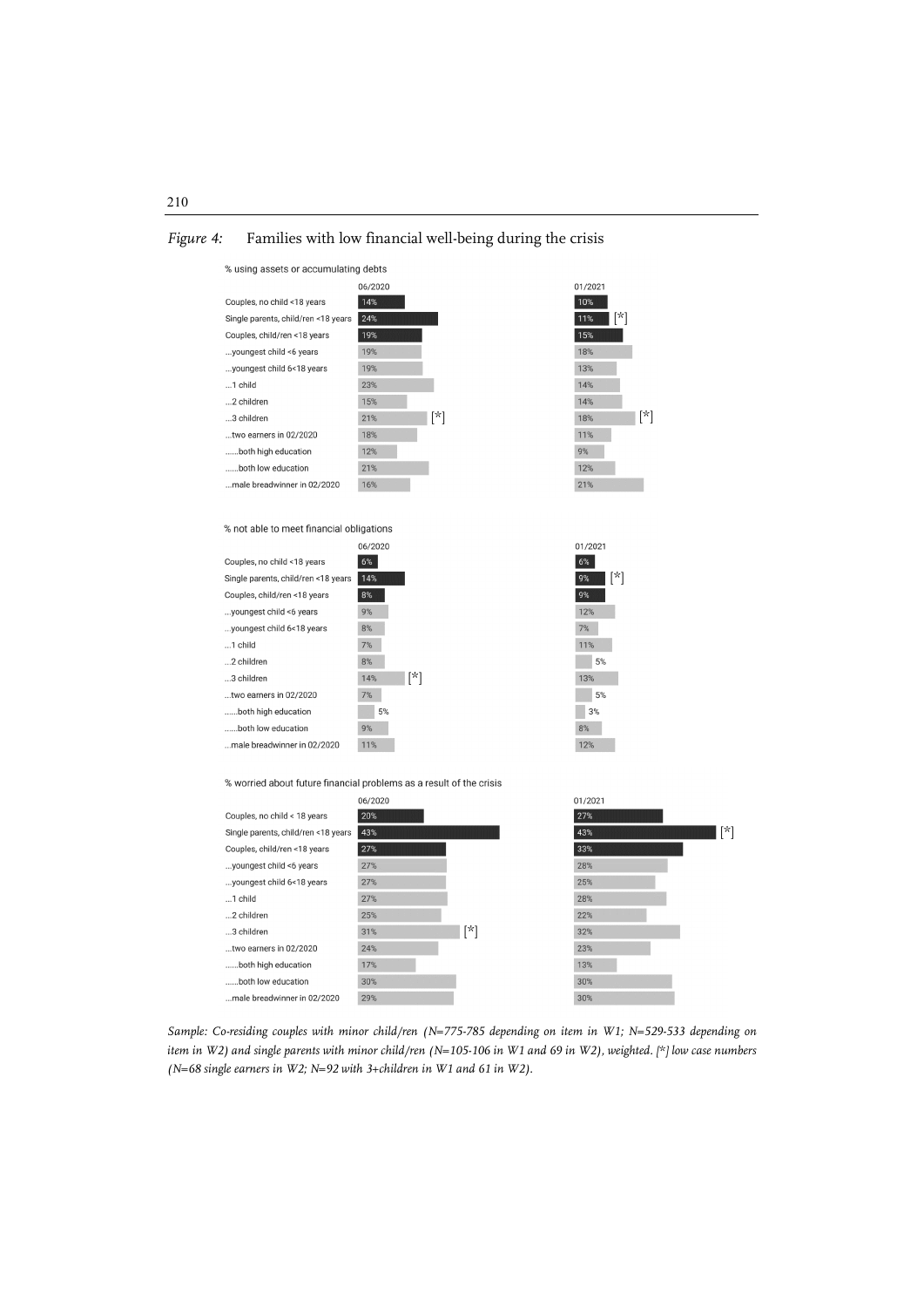#### **6. Conclusion and discussion**

This study provided evidence on how the COVID-19 crisis in Austria had affected the employment situation of parents and the financial well-being of different family types in the first ten months of the crisis. Our analytical strategy involved the combination of *objective* data on parental labour market shocks with *subjective* data on the implications of income losses for the financial well-being of families that allow for an assessment of how families experienced their situation

Based on register data, we found that parental employment rates remained relatively stable at pre-crisis levels, mainly due to the wide use of short-time work (STW). Mothers in Austria were not more strongly affected by the labour market crisis of 2020 than fathers or childless women, i.e., among working parents, equal shares of mothers lost their job or went on STW compared to men or childless women. In line with Germany, in fact, a slightly larger share of male than female workers were on STW in the year 2020. According to a systematic review by Gottardello and Mazrekaj (2021), these findings are in contrast to some studies carried out in countries such as the United States, the United Kingdom or Canada, that found substantive gender gaps in employment and income shocks to the disadvantage of mothers. Yet, in the other countries for which studies have been published in peer reviewed journal articles, the evidence of gendered effects of the pandemic on employment and earnings was highly mixed. None of the studies published and included in the systematic review had used register data. Adams-Prassl et al. (2020) used international survey data and found significant differences in job loss rates by gender in the United States and the United Kingdom, but not in Germany. Some studies found women —in particular mothers with young children — were more likely to reduce their working hours in the pandemic compared to men (e.g., Hupkau & Petrongolo 2020 for the UK; Collins et al. 2021 and Zamarro & Prados 2021 for the US; Fuller & Qian 2021 and Lemieux et al. 2020 for Canada; Yaish et al. 2021 for Israel). Our study found some evidence which points at a potential further spread of part-time work among mothers as a consequence of the pandemic also in Austria (i.e., in case mothers who were in STW in 2021 re-enter regular employment on a part-time basis). Time will tell if this will be among the longer-term consequences of STW for working conditions (Steiber 2021c).

Although the STW programme was able to keep job and income losses at bay, the labour market crisis had a stark impact on household incomes. About 36% of couples with minor children were affected by STW or job loss in the first half of 2020. Consequently, about a third of parental couples reported a drop in their household income, with particularly high shares among low-educated dual earners and male breadwinner families. About a fifth of single parents were affected by STW or unemployment in June 2020, yet due the shortfall of alimony payments, more than 40% reported income losses. A family type that was certainly also hard hit by the crisis were migrant families, given the greater risk of job and income loss among workers without Austrian citizenship (Steiber 2021b: 49). Due to limitations in terms of sample size, the present study was not able to provide separate analyses for these families.

Despite the wide use of STW and government support to families affected by crisisrelated income losses, the share of families in financial difficulties has substantially increased in the first ten months of the crisis, especially among those with a single earner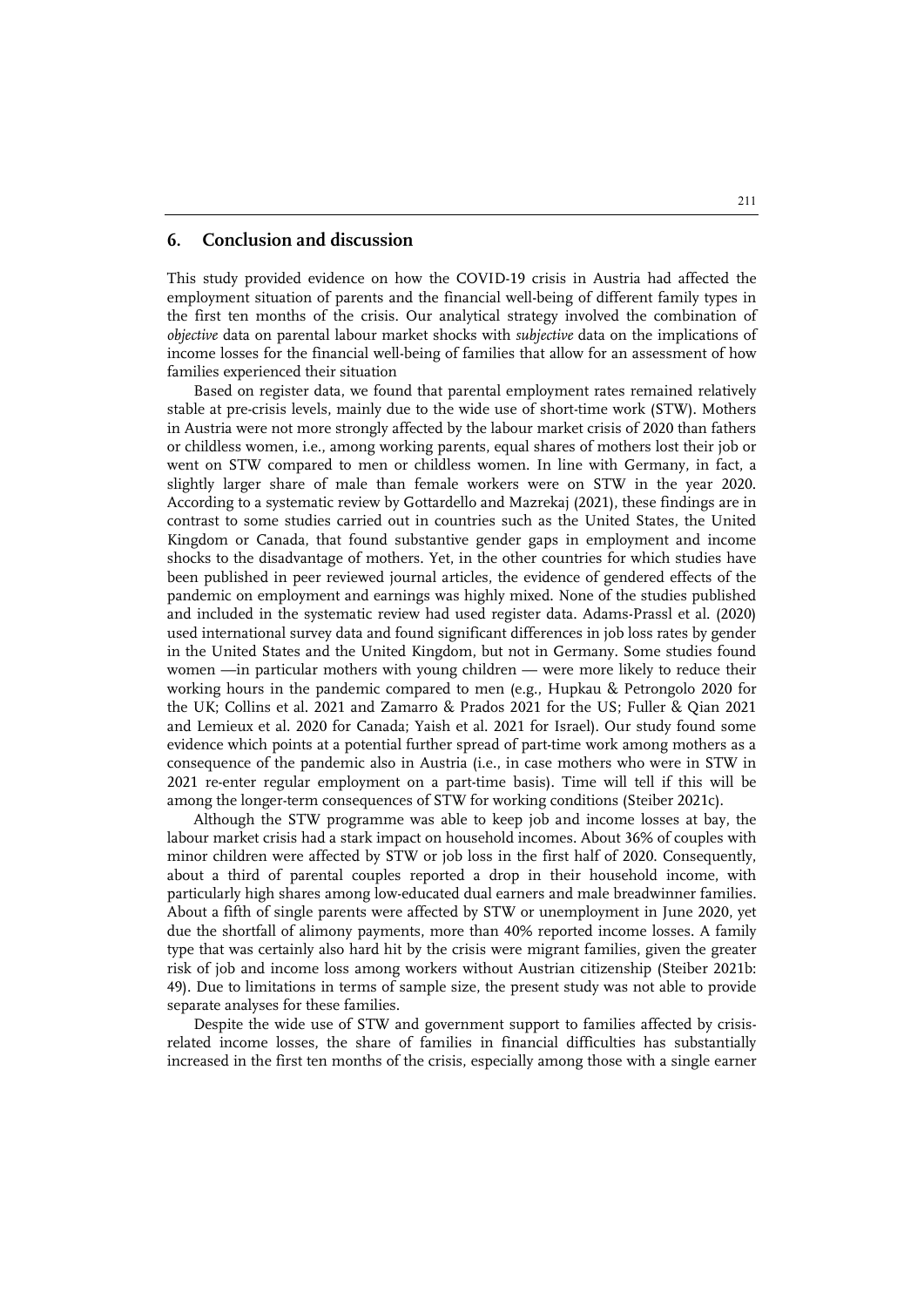(single parents and male breadwinners) and those with many children, many of whom were at risk of poverty already before the crisis. Although the use of STW decreased over the course of 2020 and despite government measures aimed to contain the financial fallout from the crisis (e.g., hardship funds) many families were still in financial distress in January 2021 and worried about their financial future. The persistence of financial distress highlights the longer-term impact of the financial shocks resulting from STW and job loss on household budgets.

Not only those families who were at risk of poverty already before the crisis were affected by financial distress due to the COVID19 crisis. Sizeable shares of dual-earner families with children, who appeared relatively well protected from financial hardship before the crisis had difficulties managing on reduced household incomes and had to draw on savings or accrue debt to compensate for the income losses, especially among lower educated dual earners.

Overall, we may see at-risk-of-poverty rates increase in Austria in the aftermath of the COVID-19 crisis, as predicted by Heitzmann (2020). This poses risks not only for the parents who are directly affected by labour market dislocations, but also for the welfare of their children (Misra et al. 2012). Based on evidence that parental job loss affects children's educational outcomes (Gregg et al. 2012; Kalil & Wightman 2011; Rege et al. 2011; Stevens & Schaller 2011), their subjective well-being and happiness (Nikolova & Nikolaev 2021), and their physical health (Mörk et al. 2014; Lindo 2011), it comes as no surprise to see first evidence on the negative implications of labour market shocks borne by parents during the COVID-19 pandemic on their children: children of those affected by financial shocks in 2020 have for instance been found to receive fewer learning resources such as tutoring (Hupkau et al. 2020) and to have lower mental well-being (Langmeyer et al. 2020) compared to children from families that were not in financial distress. Of course, families in financial distress during the pandemic experience negative effects beyond the purely economic: financial instability, especially at a low income, amplifies psychological distress in the household with negative implications for parental and child wellbeing (Gadermann et al. 2021). Mental distress and material hardship in early childhood, even if short-lived, can have lasting implications on children's development and lives.

# **Acknowledgments**

The AKCOVID Panel Survey was funded by the Vienna Chamber of Labour, the European Centre for Welfare Policy and Social Research, the Institute for Advanced Studies (IHS), and Gesundheit Österreich.

212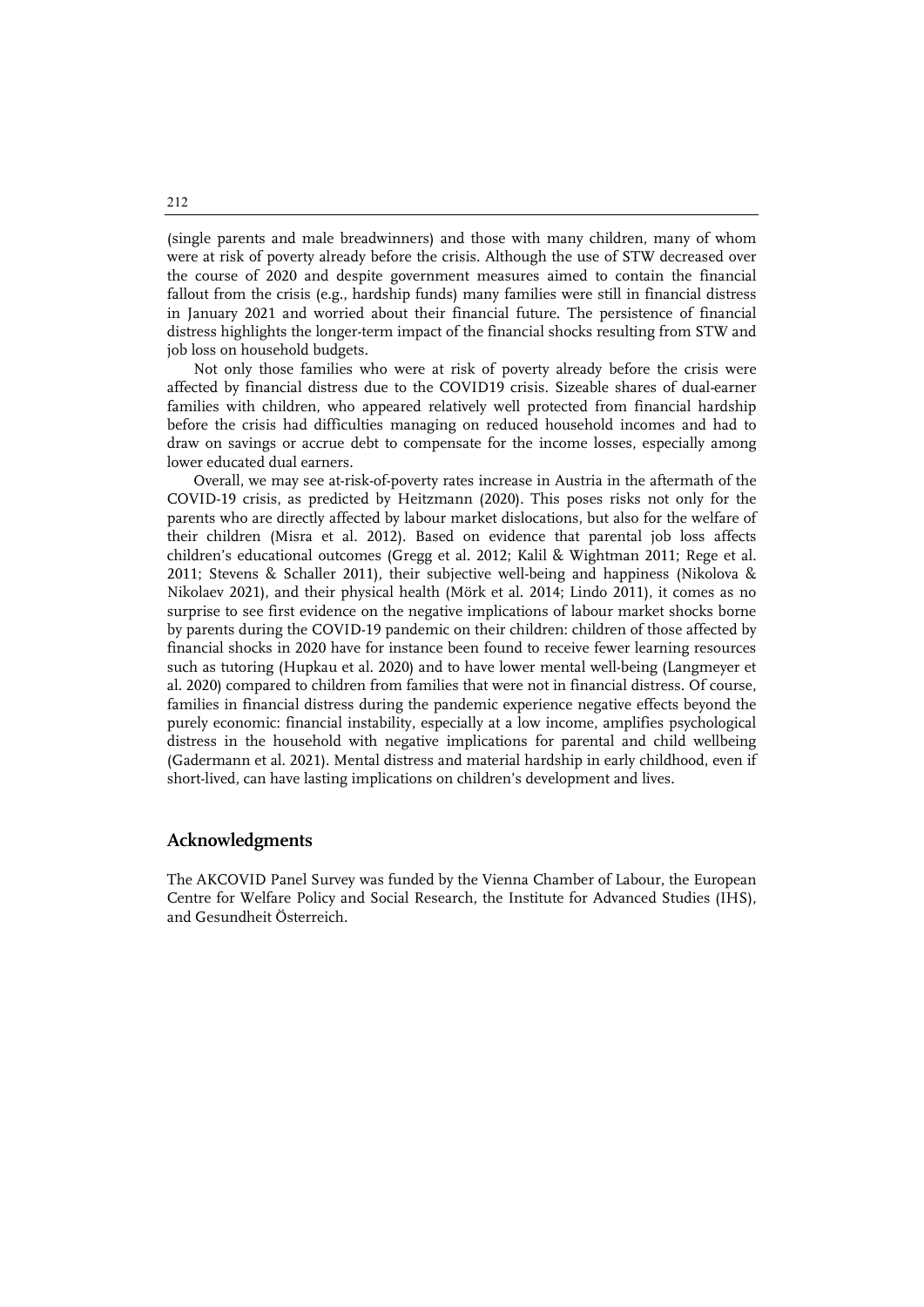## **References**

Adams-Prassl, A., Boneva, T., Golin, M. & Rauh, C. (2020). Inequality in the impact of the coronavirus shock: Evidence from real time surveys. *Journal of Public Economics*, 189, 1-33.

https://doi.org/10.1016/j.jpubeco.2020.104245

- Albacete, N., Fessler, P., Kalleitner, F., & Lindner, P. (2021). How has COVID-19 affected the financial situation of households in Austria? *Monetary Policy and the Economy*, Q4/20-Q1/21, 111-130.
- Almeida, V., Barrios, S., Christl, M., De Poli, S., Tumino, A., & van der Wielen, W. (2020). Household's income and the cushioning effect of fiscal policy measures during the Great Lockdown. *JRC Working Paper on Taxation and Structural Reforms 6/2020*. Seville.
- AMDB. (n.d.). Arbeitsmarktdatenbank des Arbeitsmarktservice Österreich und des Bundesministeriums für Arbeit, Soziales, Gesundheit und Konsumentenschutz. https://arbeitsmarktdatenbank.at/
- Andrew, A., Cattan, S., Costa Dias, M., Farquharson, C., Kraftman, L., Krutikova, S., Phimister, A., & Sevilla, A. (2020). How are mothers and fathers balancing work and family under lockdown? *IFS Briefing Note BN290*. London. https://doi.org/gspd
- Angel, S., Disslbacher, F., Humer, S., & Schnetzer, M. (2019). What did you really earn last year? Explaining measurement error in survey income data. *Journal of the Royal Statistical Society: Series A*, 182, 4, 1411-1437. https://doi.org/10.1111/rssa.12463
- APA-OTS. (2021). Corona-Familienhärtefonds wird aufgestockt und verlängert. www.ots.at/presseaussendung/OTS\_20210224\_OTS0175/sieber-coronafamilienhaertefonds-wird-aufgestockt-und-verlaengert [retrieved April 7, 2021]
- Berghammer, C. (2021) Childcare and housework during the lockdown in Austria: Traditional division or new roles? *Journal of Family Research*. Early View.
- Bergmann, N., Scheele, A., & Sorger, C. (2019). Variations of the same? A sectoral analysis of the gender pay gap in Germany and Austria. Gender, *Work & Organization*, 26, 5, 668-687.

https://doi.org/gj44zg

- Beznoska, M., Niehues, J., & Stockhausen, M. (2021). Verteilungsfolgen der Corona-Pandemie: Staatliche Sicherungssysteme und Hilfsmaßnahmen stabilisieren soziales Gefüge. *Wirtschaftsdienst*, 101, 1, 17-21.
- Blom, A. G., & Möhring, K. (2021). Soziale Ungleichheit in der Beschäftigungssituation während der frühen Phase der Coronakrise. In: DeStatis (Ed.), *Datenreport 2021— Sozialbericht für Deutschland*. 476-483.
- Bock-Schappelwein, J., Fink, M., Mayrhuber, C., & Rocha-Akis, S. (2021). Selbständige Erwerbstätige in Österreich: Struktur, Einkommen und Betroffenheit von der COVID-19 Krise. *WIFO Monatsbericht*, 3, 205-223.
- Bock-Schappelwein, J., Huemer, U., & Hyll, W. (2020). COVID-19-Pandemie: Rückgang der Beschäftigung verlangsamt sich im Mai etwas. *WIFO Research Brief No 8*. Vienna.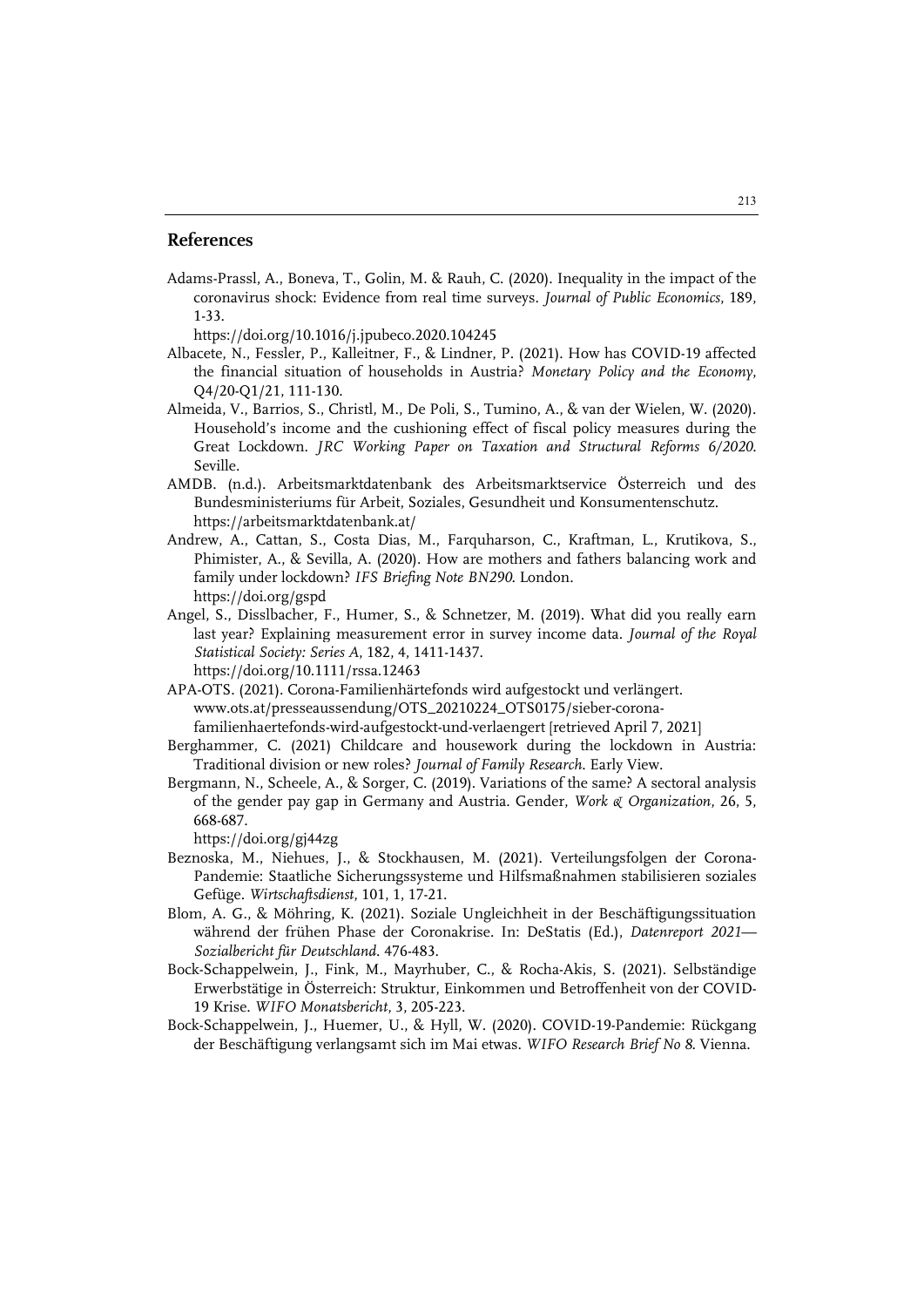- Bock-Schappelwein, J., Huemer, U., & Hyll, W. (2021). Beschäftigung 2020: Bilanz nach einem Jahr COVID-19-Pandemie*. WIFO Research Brief No. 1*.
- Bruckmeier, K., Peichl, A., Wiemers, J., & Wollmershäuser, T. (2020). Covid-19-Krise: Für das Jahr 2020 ist mit keinem Anstieg der Einkommensungleichheit in Deutschland zu rechnen. *ifo Schnelldienst digital*, 1, 16, 1-3.
- Brüggen, E. C., Hogreve, J., Holmlund, M., Kabadayi, S., & Löfgren, M. (2017). Financial well-being: A conceptualization and research agenda. *Journal of Business Research*, 79, 228-237. https://doi.org/gbvrjs
- Bundesagentur für Arbeit. (2021). Tabellen: Realisierte Kurzarbeit (hochgerechnet) (Monatszahlen). Deutschland, Länder, Regionaldirektionen, Agenturen für Arbeit und Kreise (as of 08/2021).

https://statistik.arbeitsagentur.de/Statistikdaten/Detail/Aktuell/iiia7/kurzarbeithr/kurzarbeit-hr-d-0-xlsx.xlsx [retrieved August 26, 2021]

- Cheng, Z., Mendolia, S., Paloyo, A. R., Savage, D. A., & Tani, M. (2021). Working parents, financial insecurity, and childcare: Mental health in the time of COVID-19 in the UK. *Review of Economics of the Household*, 19, 1, 123-144. https://doi.org/gspg
- Choi, S. L., Heo, W., Cho, S. H., & Lee, P. (2020). The links between job insecurity, financial well‐being and financial stress: A moderated mediation model. International *Journal of Consumer Studies*, 44, 4, 353-360. https://doi.org/ghnzk6
- Clark, A., Ambrosio, C., & Lepinteur, A. (2021). The Fall in Income Inequality during COVID-19 in Five European Countries. *ECINEQ Working Paper No. 565*. Rome. http://www.ecineq.org/milano/WP/ECINEQ2020-565.pdf
- Collins, C., Landivar, L. C., Ruppanner, L. & Scarborough W. J. (2021). COVID-19 and the gender gap in work hours. *Gender, Work & Organization*, 28, S1, 101-112.
- Demertzis, M., Domínguez-Jiménez, M., & Lusardi, A. (2020). The financial fragility of European households in the time of COVID-19. *Bruegel Policy Contribution No. 15*. Brussels.
- Fink, M., Moreau, C., & Rocha-Akis, S. (2020). Auswirkungen der Covid-19-Krise auf die Einkommens-lage der privaten Haushalte. In: BMSGPK (Ed.), *COVID-19: Analyse der sozialen Lage in Österreich*. Vienna: Bundesministeriums für Arbeit, Soziales, Gesundheit und Konsumentenschutz, 44-59.
- Fuchs, M., & Premrov, T. (2020). Alleinerziehende und ihre Kinder während und nach der Krise: Herausforderungen und Strategien. In: BMSGPK (Ed.): *COVID-19: Analyse der sozialen Lage in Österreich.* Vienna: Bundesministeriums für Arbeit, Soziales, Gesundheit und Konsumentenschutz, 258-270.
- Fuller, S., & Qian, Y. (2021). Covid-19 and the gender gap in employment among parents of young children in Canada. *Gender & Society*, 35, 2, 206-217. https://doi.org/gjhtck
- Gadermann, A. C., Thomson, K. C., Richardson, C. G., Gagné, M., McAuliffe, C., Hirani, S., & Jenkins, E. (2021). Examining the impacts of the COVID-19 pandemic on family mental health in Canada: Findings from a national cross-sectional study. *BMJ Open*, 11, 1, e042871.

https://doi.org/gsph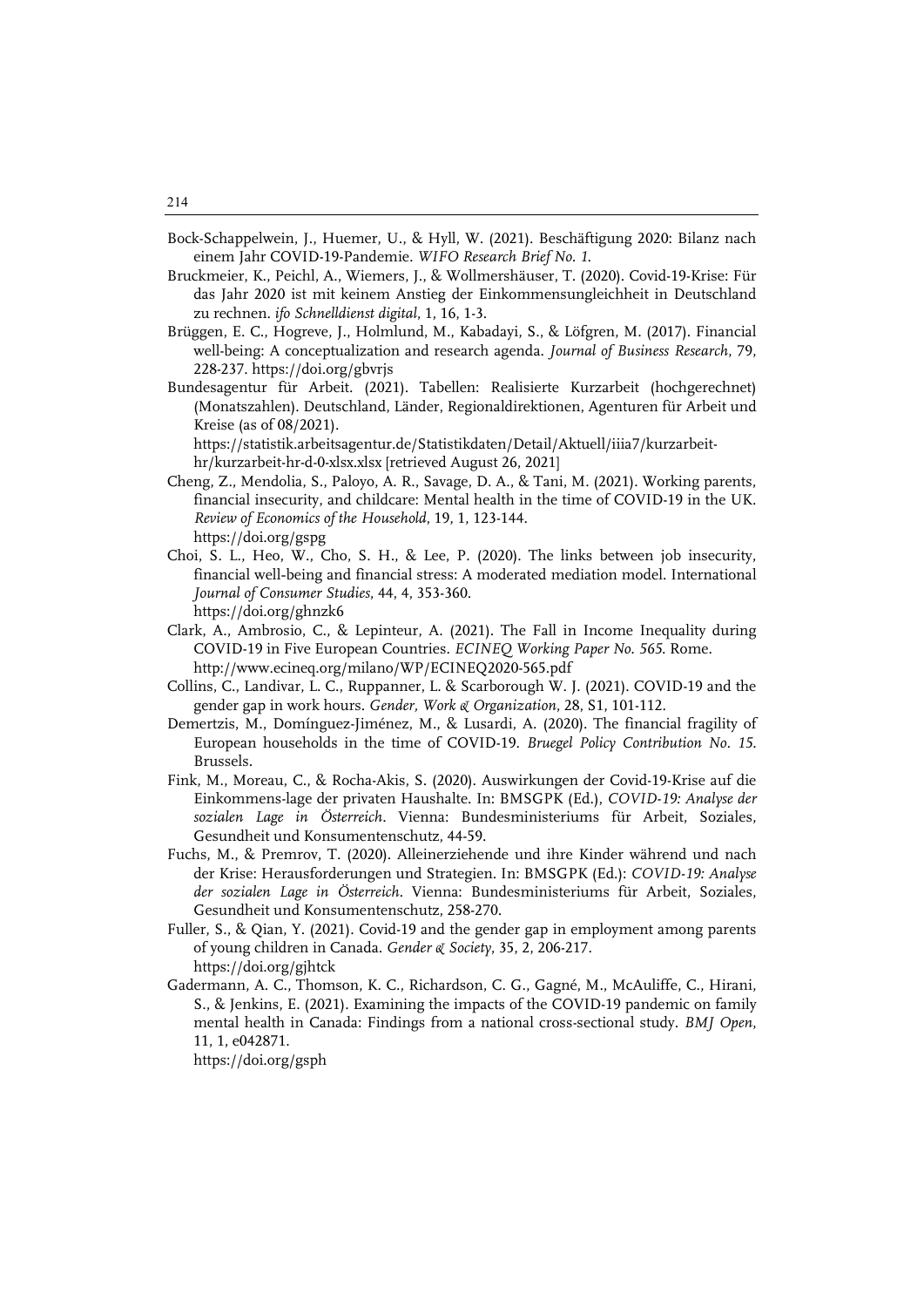Gottardello, D., & Mazrekaj, D. (2021). The COVID-19 pandemic and gender inequality on the labour market: A systematic review and future directions. https://denimazrekaj.com/wp-content/uploads/COVID-19-and-Gender-Gottardello-

and-Mazrekaj.pdf [retrieved 15 August, 2021]

- Greenwood, J., Guner, N., Kocharkov, G., & Santos, C. (2014). Marry your like: Assortative mating and income inequality. *American Economic Review*, 104, 5, 348-353. https://doi.org/gdj8rq
- Gregg, P., Macmillan, L., & Nasim, B. (2012). The impact of fathers' job loss during the recession of the 1980s on their children's educational attainment and labour market outcomes. *Fiscal Studies*, 33, 2, 237-264. https://doi.org/f32643
- Hamplova, D., & Bourdais, C. L. (2009). One pot or two pot strategies? income pooling in married and unmarried households in comparative perspective. *Journal of Comparative Family Studies*, 40, 3, 355-385. https://doi.org/gspj
- Hanzl, L., & Rehm, M. (2021). Less Work, More Labor: School Closures and Work Hours during the COVID-19 Pandemic in Austria. *Ifso Working Paper No. 12*. https://www.unidue.de/imperia/md/content/soziooekonomie/ifsowp12\_hanzlrehm2021.pdf [retrieved 15 August, 2021]
- Heitzmann, K. (2020). Armut und soziale Ausgrenzung während der COVID-19 Pandemie. In: BMSGPK (Ed.), *COVID-19: Analyse der sozialen Lage in Österreich*. Vienna: Bundesministeriums für Arbeit, Soziales, Gesundheit und Konsumentenschutz, 60-87.
- Hinterseer, T. (2013). Part-time work: Atypical? Precarious? Normal? *European Journal of Futures Research*, 1, 1, 18.

https://doi.org/gg4hj6

Hipp, L., & Bünning, M. (2021). Parenthood as a driver of increased gender inequality during COVID-19? Exploratory evidence from Germany. *European Societies*, 23, sup1, 658-673.

https://doi.org/ghrz33

Huemer, U., Kogler, M., & Mahringer, H. (2021). *Kurzarbeit als Krisen-Instrument in der COVID-19-Pandemie*. Kurzexpertise zum Vergleich der Modelle ausgewählter europäischer Länder Vienna: WIFO.

https://www.wifo.ac.at/wwa/pubid/67020 [retrieved 27 August, 2021]

- Hupkau, C., Isphording, I., Machin, S., & Ruiz-Valenzuela, J. (2020). Labour market shocks during the COVID-19 pandemic, inequalities and child outcomes. *IZA Discussion Paper 14000*. Bonn.
- Hupkau, C. & Petrongolo, B. (2020). Work, care and gender during the COVID-19 crisis. *Fiscal Studies*, 41, 3, 623-651.
- Kalil, A., & Wightman, P. (2011). Parental job loss and children's educational attainment in black and white middle-class families: Job loss and children's educational attainment. *Social Science Quarterly*, 92, 1, 57-78. https://doi.org/dkqszc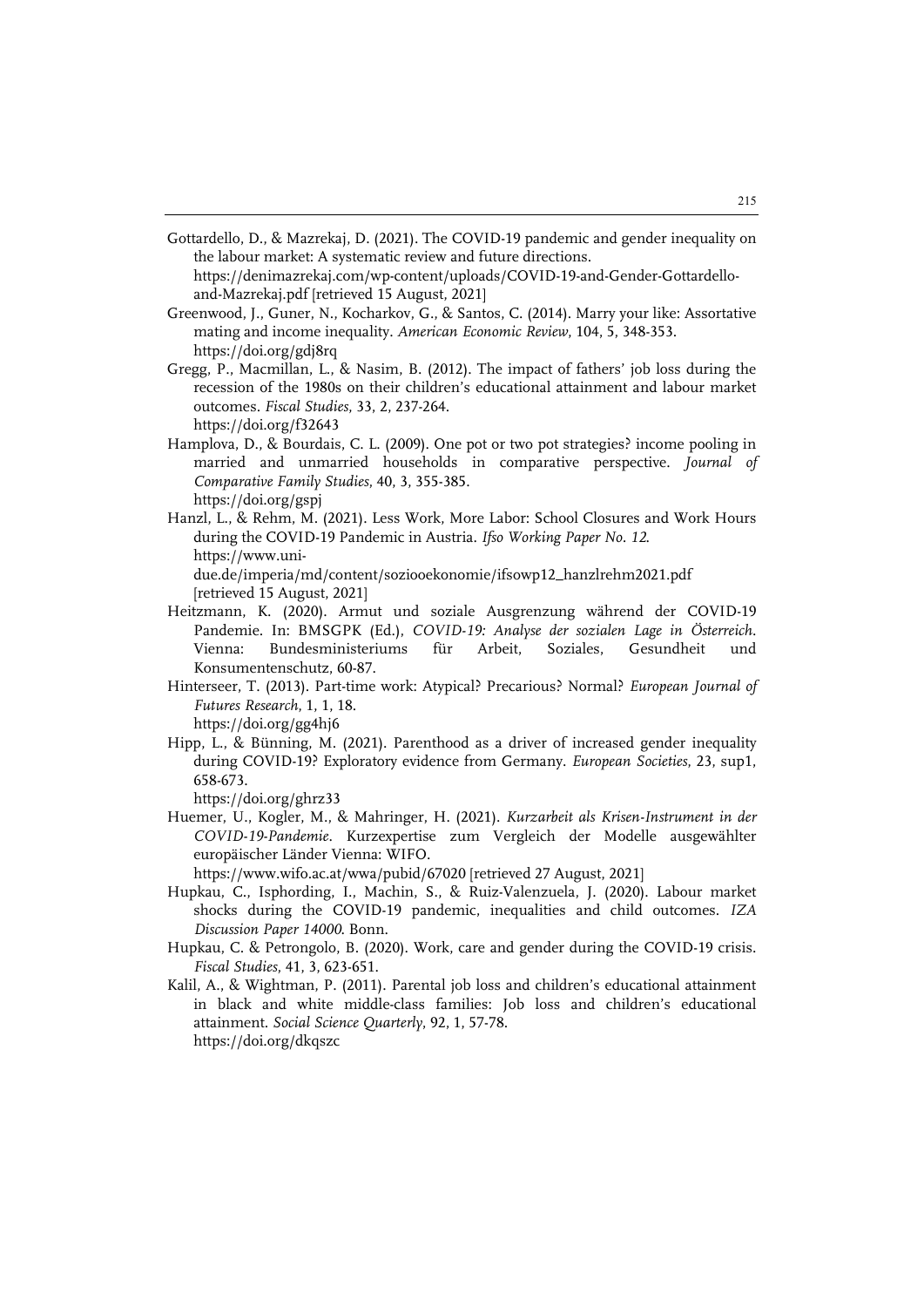Kalleitner, F., & Schiestl, D. W. (2020). Einkommenseinbußen in der Frühphase der Corona-Krise.

https://viecer.univie.ac.at/corona-blog/corona-blog-beitraege/blog07/ [retrieved August 26, 2021]

- Knittler, K., & Heuberger, R. (2018). Armut und Erwerbsarbeit ein neuer Indikator. *Statistische Nachrichten*, 3, 2018, 226-241.
- Knize, V., Tobler, L., Christoph, B., Fervers. L., & Jacob, M. (2021) Workin' moms ain't doing so bad:Evidence on the gender gap in working hours at the outset of the COVID-19 pandemic. *Journal of Family Research*, Early View. <https://doi.org/10.20377/jfr-717>
- Landivar, L. C., Ruppanner, L., Scarborough, W. J., & Collins, C. (2020). Early signs indicate that COVID-19 is exacerbating gender inequality in the labor force. *Socius*. https://doi.org/ghztbs
- Langmeyer, A., Guglhör-Rudan, A., Naab, T., Urlen, M., & Winklhofer, U. (2020). Kind sein in Zeiten von Corona. Ergebnisbericht zur Situation von Kindern während des Lockdowns im Frühjahr 2020. *Bericht des Deutschen Jugendinstituts*. Munich. https://www.dji.de/themen/familie/kindsein-in-zeiten-von-coronastudienergebnisse.html [retrieved 27 August, 2021]
- Lemieux, T., Milligan, K., Schirle, T., Skuterud, M. (2020). Initial impacts of the COVID-19 pandemic on the Canadian labour market. Canadian *Public Policy,* 46, S1, 55-65.
- Lindo, J. M. (2011). Parental job loss and infant health. *Journal of Health Economics*, 30(5), 869-879.

https://doi.org/djq87c

- Lofton, O., Petrosky-Nadeau, N., & Seitelman, L. (2021). Parents in a Pandemic Labor Market. Federal Reserve Bank of San Francisco *Working Paper 2021-04*. San Francisco. https://doi.org/10.24148/wp2021-04
- Lusardi, A., Schneider, D., & Tufano, P. (2011). Financially Fragile Households: Evidence and Implications. *NBER Working Paper No. 17072*. Cambridge, MA. https://doi.org/frx2hb
- Martin, A., Markhvida, M., Hallegatte, S., & Walsh, B. (2020). Socio-economic impacts of COVID-19 on household consumption and poverty. *Economics of Disasters and Climate Change*, 4, 3, 453-479. https://doi.org/gg56c5
- Misra, J., Moller, S., Strader, E., & Wemlinger, E. (2012). Family policies, employment and poverty among partnered and single mothers. *Inequality across the Globe*, 30, 1, 113- 128.

https://doi.org/fzcwfr

MISSOC. (2020). Your social security rights in Austria. European Commission.

<https://ec.europa.eu/social/BlobServlet?docId=13730&langId=en> [retrieved August 26, 2021]

Mörk, E., Sjogren, A., & Svaleryd, H. (2014). Parental Unemployment and Child Health. CESifo *Economic Studies*, 60, 2, 366-401. https://doi.org/f2zmwp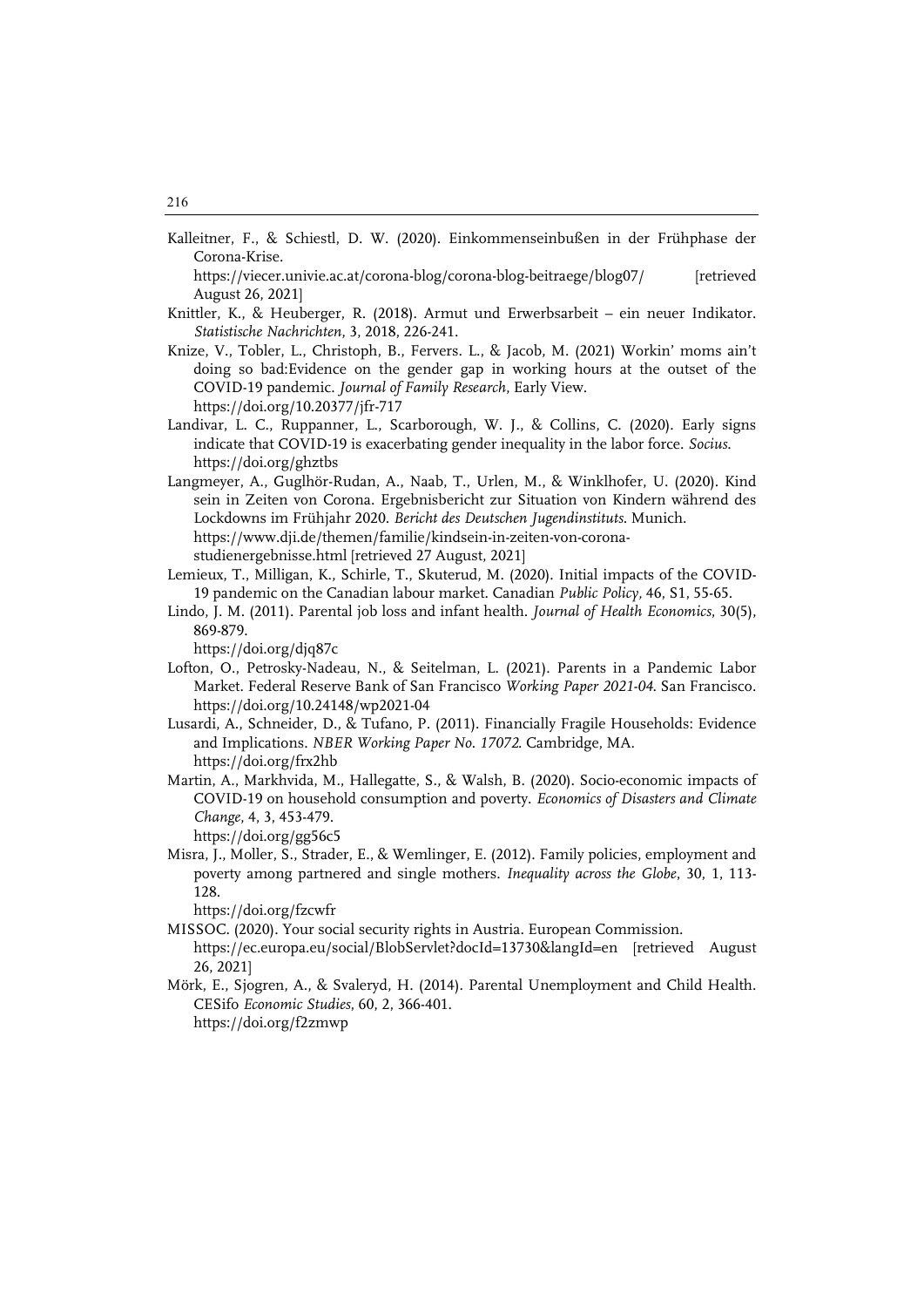Naujoks, T., Kreyenfeld, M., & Dummert, S. (2021). The division of child care during the coronavirus crisis in Germany: How did short-time work affect fathers' engagement? *Journal of Family Research*, Early View.

<https://doi.org/10.20377/jfr-717>

- Nikolova, M., & Nikolaev, B. N. (2021). Family matters: The effects of parental unemployment in early childhood and adolescence on subjective well-being later in life. *Journal of Economic Behavior & Organization*, 181, 312-331. https://doi.org/gspm
- Ponthieux, S. (2013). Income pooling and equal sharing within the household: What can we learn from the 2010 EU SILC module? *Eurostat Methodologies and Working Paper*. Luxembourg.

https://data.europa.eu/doi/10.2785/21993

- Rege, M., Telle, K., & Votruba, M. (2011). Parental Job Loss and Children's School Performance. *The Review of Economic Studies*, 78, 4, 1462-1489. https://doi.org/cf2r49
- Resch, T. (2020). Veränderungen der Haushaltseinkommen in der Corona-Krise: Wer ist betroffen?

https://viecer.univie.ac.at/corona-blog/corona-blog-beitraege/blog80/ [retrieved August 26, 2021]

- Riederer, B., & Berghammer, C. (2020). The Part-Time Revolution: Changes in the Parenthood Effect on Women's Employment in Austria across the Birth Cohorts from 1940 to 1979. *European Sociological Review*, 36, 2, 284-302. https://doi.org/gspn
- Schnetzer, M., Tamesberger, D., & Theurl, S. (2020). Mitigating mass layoffs in the COVID-19 crisis: Austrian short-time work as international role model. *VOX - CEPR Policy Portal*.

https://voxeu.org/article/mitigating-mass-layoffs-covid-19-crisis-austrian-short-timemodel [retrieved August 26, 2021]

Statistik Austria. (2020a). Erwerbstätigkeit von Frauen und Armutsgefährdung in Familien.

https://www.statistik.at/web\_de/statistiken/menschen\_und\_gesellschaft/soziales/gen der-statistik/armutsgefaehrdung/index.html [retrieved August 25, 2021]

Statistik Austria. (2020b). Paare mit Kindern unter 18 Jahren nach Merkmalen der Erwerbstätigkeit (ILO) und Alter des jüngsten Kindes, 2020. https://www.statistik.at/wcm/idc/idcplg?IdcService=GET\_PDF\_FILE&RevisionSelecti

onMethod=LatestReleased&dDocName=121089 [retrieved August 25, 2021]

Statistik Austria. (2021a). Privathaushalte nach Haushaltstypen 1985—2020. http://statistik.at/web\_de/statistiken/menschen\_und\_gesellschaft/bevoelkerung/haus halte\_familien\_lebensformen/haushalte/023300.html [retrieved August 25, 2021]

Statistik Austria. (2021b). Tabellenband EU-SILC 2020. Vienna: Statistik Austria.

Steiber, N. (2021a). AKCOVID Panel Survey (SUF edition).

https://doi.org/10.11587/D9AYZ7, AUSSDA.

Steiber, N. (2021b). Die COVID-19 Gesundheits- und Arbeitsmarktkrise und ihre Auswirkungen auf die Bevölkerung. *Materialen zu Wirtschaft und Gesellschaft Nr. 211*. Vienna: Arbeiterkammer.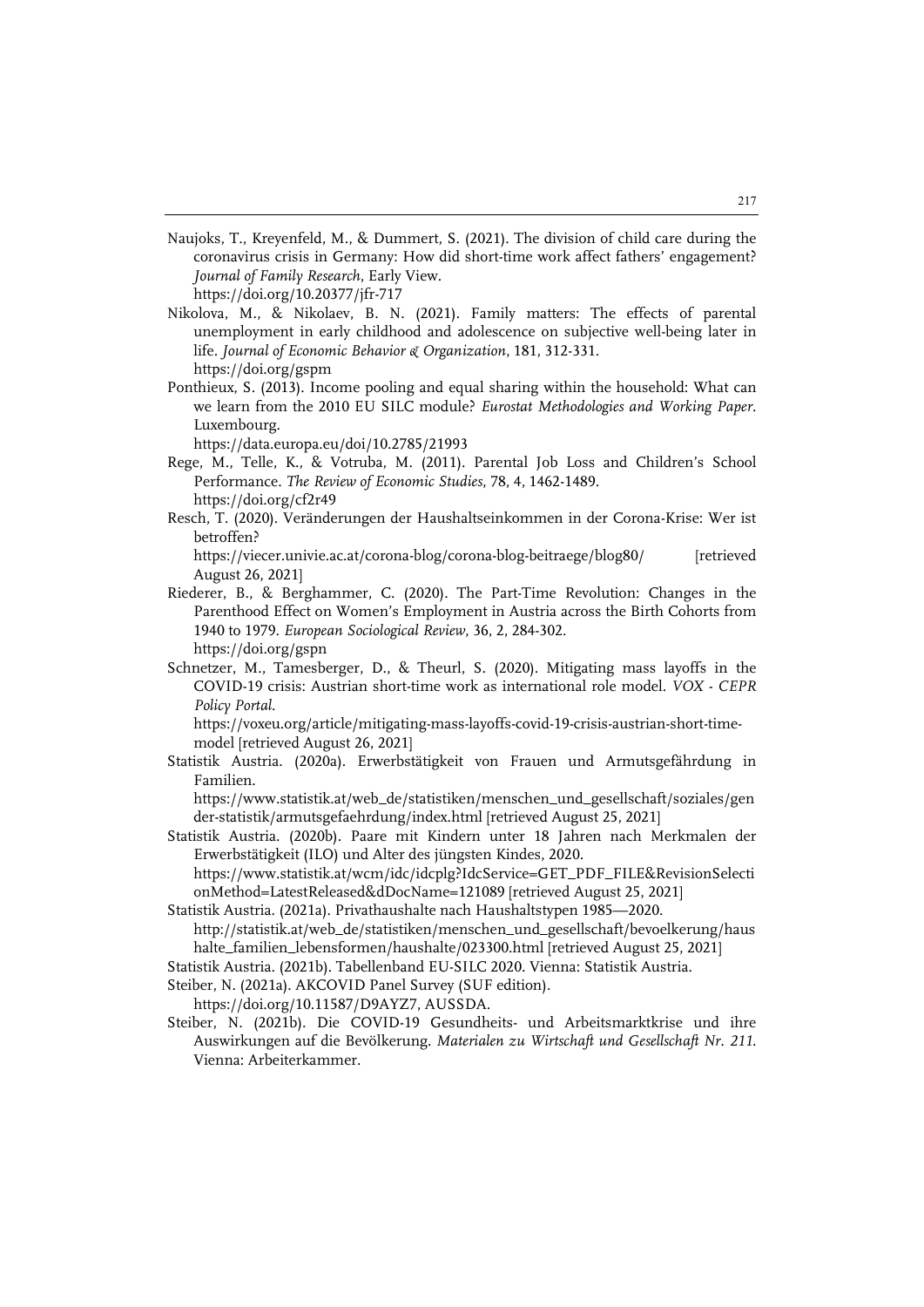- Steiber, N. (2021c): The impact of the COVID-19 pandemic on working conditions and job quality in Austria. *Work, Employment & Society Conference 2021*.
- Steiber, N., Siegert, C., & Vogtenhuber, S. (2021). Die Erwerbssituation und subjektive finanzielle Lage privater Haushalte im Verlauf der Pandemie. *Materialen zu Wirtschaft und Gesellschaft Nr. 222*. Vienna: Arbeiterkammer.
- Stevens, A. H., & Schaller, J. (2011). Short-run effects of parental job loss on children's academic achievement. *Economics of Education Review*, 30, 2, 289-299. https://doi.org/czcztr
- Theurl, S. (2020). Die ungleichen Auswirkungen der COVID-Krise auf den Arbeitsmarkt. In: BEIGEWUM (Ed.), *COVID-Kaleidoskop I - Wie die Krise die Ungleichheit verschärft*. Vienna: BEIGEWUM, 11-14.
- Thiede, B. C., Sanders, S. R., & Lichter, D. T. (2018). Demographic drivers of in-workpoverty. In: Lohmann, H & Marx I. (Eds.), *Handbook on in-work poverty. Cheltenham*, UK: Edward Elgar, 109-123.
- Thomas, A., & Sawhill, I. V. (2005). For Love and Money? The Impact of Family Structure on Family Income. *The Future of Children*, 15, 2, 57-74. https://doi.org/fbbcmh
- Vera-Toscano, E., Ateca-Amestoy, V., & Serrano-Del-Rosal, R. (2006). Building Financial Satisfaction. *Social Indicators Research*, 77, 2, 211-243. https://doi.org/ccr7kz
- Vogtenhuber, S., Steiber, N., & Siegert, C. (2021). Ein Jahr Corona-Pandemie: Wie sich die Krise auf die Erwerbsstruktur und die finanzielle Lage von Familien auswirkt. Diskurs, das Wissenschaftsnetz.
	- www.diskurs-wissenschaftsnetz.at/wp-

content/uploads/2021/03/Medienmappe\_PK\_Corona-Familien.pdf [retrieved August 25, 2021]

- Yaish, Meir, Hadas Mandel, and Tali Kristal. 2021. Has the Economic Lockdown Following the Covid-19 Pandemic Changed the Gender Division of Labor in Israel? *Gender & Society, 35*, 2: 256-270.
- Zamarro, G. & Prados, M. J. (2021). Gender differences in couples' division of childcare, work and mental health during COVID-19. *Review of Economics of the Household*, 19, 11-40.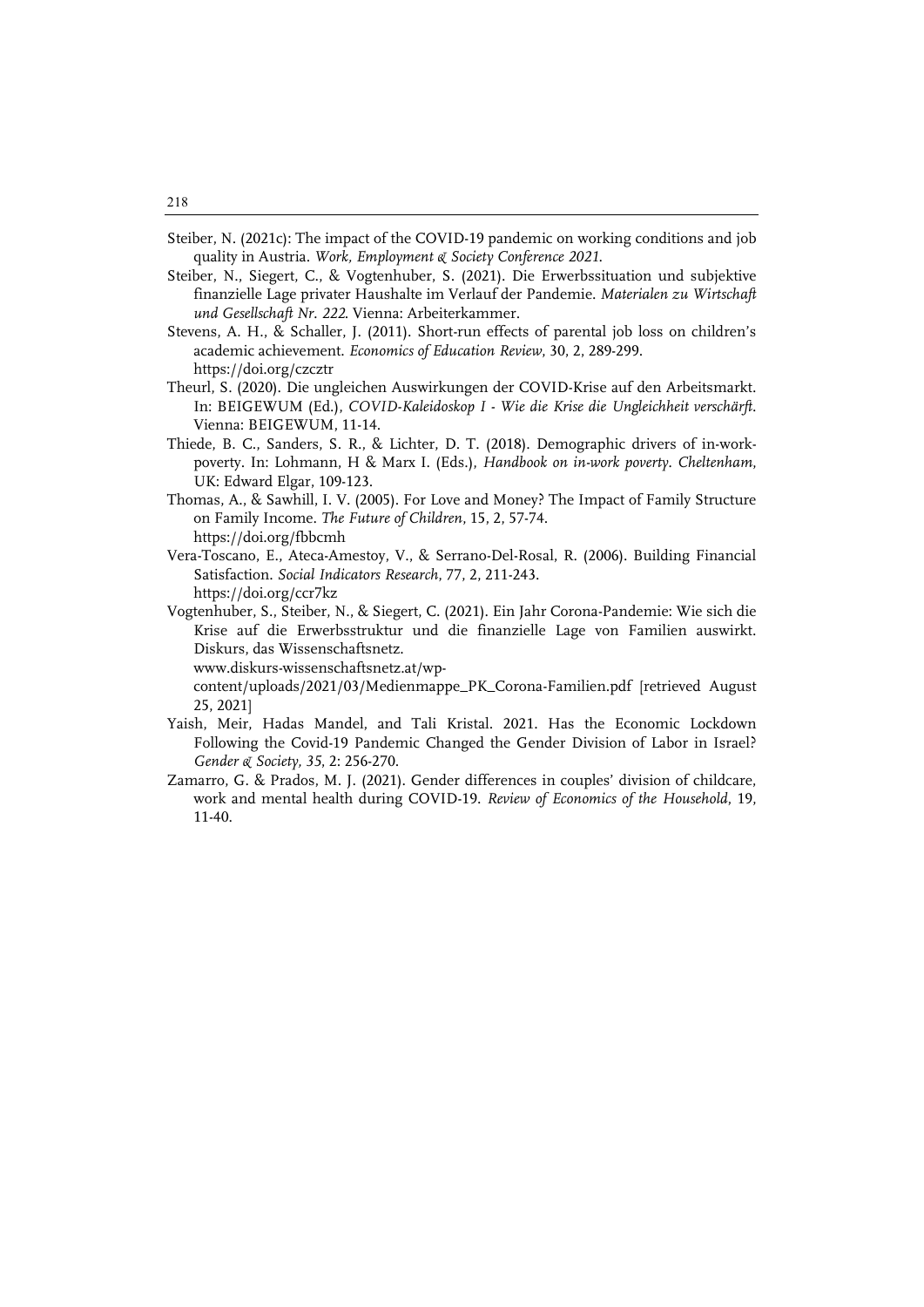# **Information in German**

#### **Deutscher Titel**

Die Auswirkungen der COVID-19-Pandemie auf die Beschäftigungssituation von Eltern und die finanzielle Situation von Familien mit Kindern in Österreich: Befunde für die ersten zehn Krisenmonate

#### **Zusammenfassung**

**Fragestellung:** Die Studie untersucht die Auswirkungen der COVID-19-Pandemie auf die Beschäftigungssituation von Eltern und die subjektive finanzielle Situation von Familien mit Kindern in Österreich.

**Hintergrund:** Die Pandemie führte zu starken Verwerfungen auf dem österreichischen Arbeitsmarkt. Das Kurzarbeitsprogramm erfasste in der ersten Hälfte des Jahres 2020 ein Drittel der Beschäftigten und half, das Beschäftigungsniveau zu halten. Wir untersuchen, wie die beispiellose Arbeitsmarktkrise und insbesondere die breite Nutzung von Kurzarbeit die Beschäftigungssituation von Eltern und die finanzielle Situation verschiedener Familientypen beeinflusst hat.

**Methode:** Die Studie basiert auf Registerdaten und repräsentativen Panel-Umfragedaten zur Beschäftigungssituation von Eltern minderjähriger Kinder und zur subjektiven finanziellen Situation von 905 Familien vor dem Ausbruch der Krise, drei Monate und zehn Monate nach deren Ausbruch.

**Ergebnisse:** Laut Registerdaten waren Mütter von der Arbeitsmarktkrise 2020 nicht stärker betroffen als kinderlose Frauen oder Väter. Laut Befragungsdaten verzeichnete mehr als ein Drittel der Paare mit minderjährigen Kindern Einkommenseinbußen. Trotz staatlicher Unterstützungsleistungen ist der Anteil der Familien in finanziellen Schwierigkeiten deutlich gestiegen, v.a. bei Mehrkindfamilien und Alleinerziehenden, von denen viele bereits vor der Krise armutsgefährdet waren.

**Schlussfolgerung:** Beträchtliche Anteile von Zweiernährer-Familien waren 2020 in finanziellen Schwierigkeiten. Mögliche Übertragungseffekte finanzieller Schocks auf Kinder werden diskutiert.

**Schlagwörter:** Corona Krise, COVID-19, elterliche Erwerbsarbeit, Familie, subjektive finanzielle Situation, Armut